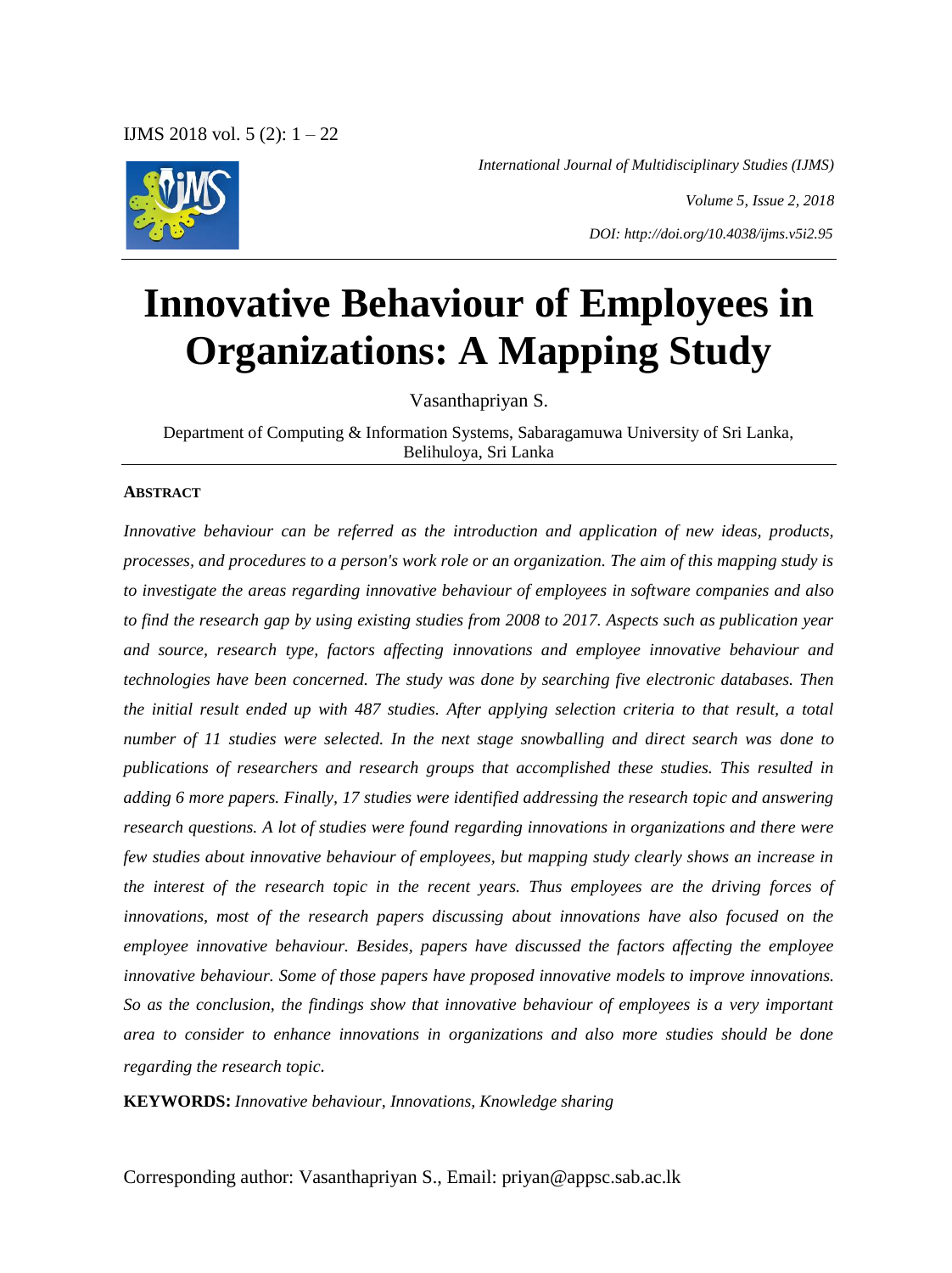# **1. INTRODUCTION**

Along with the advancement of technology, software companies have shown rapid growth since the last decades (Ranasinghe, 2011). Because of this many local and global investors are willing to invest in this sector. All these software organizations have to operate in a global market where there is a huge competition (Balasooriya 2010). Innovations are known as a strategic weapon to face this competition. The word "innovation "refers to "something freshly introduced". Innovation is about putting in ideas to make new results. This result may be a new product, a new approach or even a new application of an old product or approach. Innovation emerges due to new competitive demands (Baragde and Baporikar, 2017). Therefore, to survive in the modern economic climate, organizations must seek innovation to change processes, create different and more effective processes, or improve existing processes. Organizations may go for different types of innovations such as product innovation, process innovation, service innovation, business innovation and all contribute to strengthening the competitive advantage of a certain company (Gamal D, 2011).

Employees are the main driving force of innovation in the industry (Xiangyin Li and Yishuang Zheng, 2014). Accordingly, the employee innovative behaviour is very crucial, which can be defined as an act of generating, promoting and application of innovative thinking in the organization for the purpose of personal and organizational performance (Xiangyin Li and Yishuang Zheng, 2014; Chatchawan1 et al. 2017; Jong and Hartog, 2010). Innovative behaviour enables to use innovative ways of thinking, quickly and accurately respond to customer demand changes. Influence on employee innovative

behaviour can be divided mainly into two categories as internal and external factors (Lukes and Stepahan, 2017; Xiangyin Li and Yishuang Zheng, 2014; Smith et al. 2012). Internal factors refer to innovative personal traits and ability to participate in innovation, and external factors including the team environment (technology, culture, resources and etc.) and the support of leaders (Smith et al., 2012; Chatchawan1 et al. 2017; Monteiro et al. 2016).

Software companies are constantly evolving to create long-term success. Therefore, it is important to know how a companies' ability to innovate can be improved. All innovation activity can be traced back to the behaviour of employees. This absolutely makes the employee the center point of attention, if you want to improve your company's innovation ability. It is noted that innovation is a result of cooperation and teamwork. It is difficult for innovation to be forged by an individual alone. As a result, a great deal of attention is paid to the factors affecting innovative work behaviour. (Chatchawan1 et al. 2017). In order to understand the innovative behaviour of employees it is important to understand the difficulties and obstacles which employees meet (Edison et al. 2013). For that, we should consider the barriers in both internal and external factors regarding employees. Therefore, the organizations have to take measures to stimulate the innovation willingness of employees and promote their innovation behaviour. (Kabasheva et al. 2015).

Considering the importance of employee innovative behaviour towards innovations in software companies, this paper aims to identify the current literature and factors affecting the innovative behaviour of employees in organizations by means of a mapping study. Furthermore, the impact of those factors on employee innovative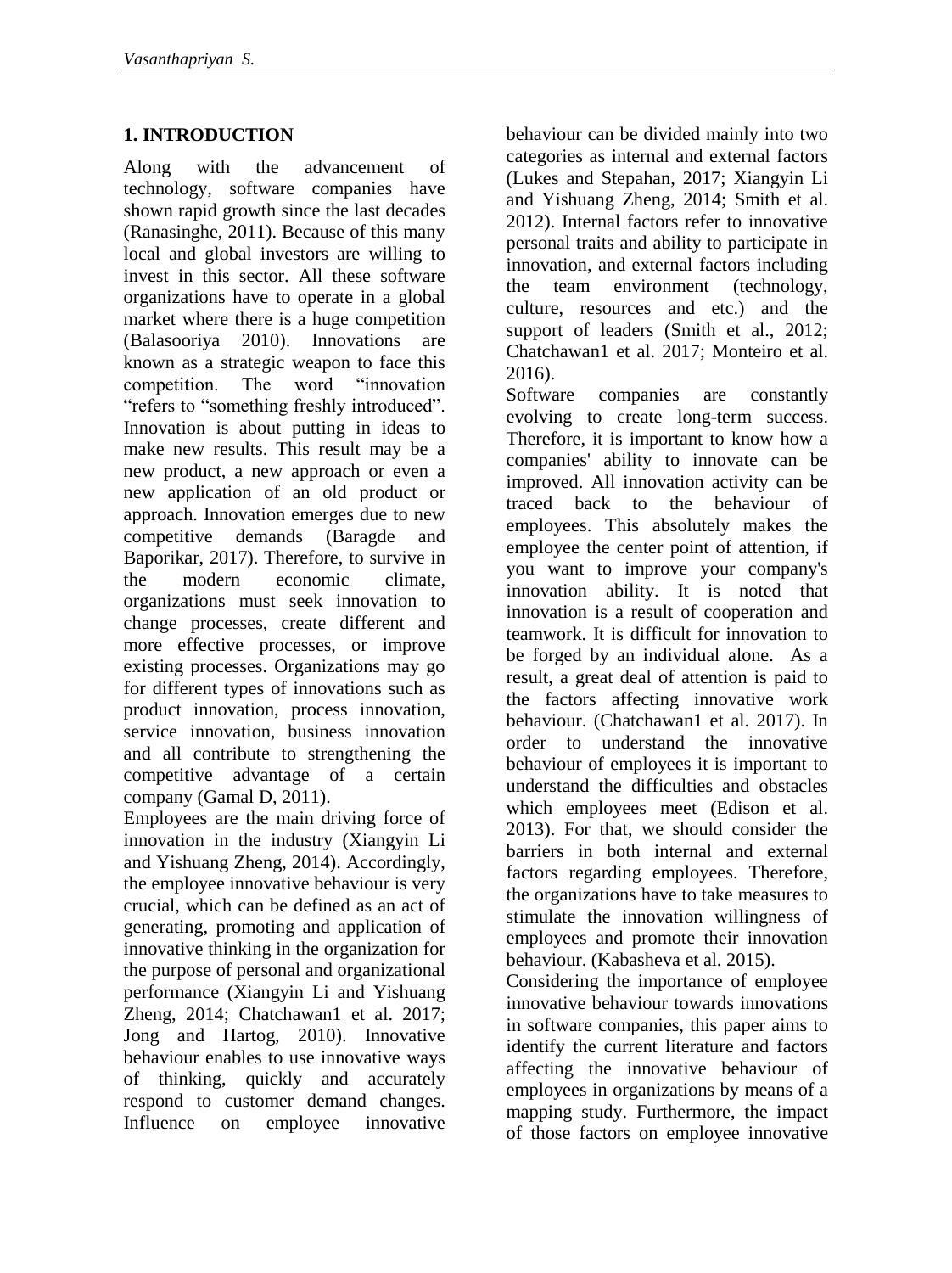behaviour is also examined. This study provides a broad overview of the research in order to determine whether there is past research evidence on the topic. And also this helps to identify the research gaps for future improvements and provide direction for new research activities.

This study is used to identify publications discussing the innovative behaviour of employees in software companies. Because there are a few past researches regarding the innovative behaviour of employees in software companies, studies that have been done for other organizations also have been examined. Using those papers, the following aspects were investigated: innovative behaviour of employees, factors affecting the innovative behaviour of employees, barriers to improving employee innovative behaviour, innovative measurements and strategies used in software companies. And also to collect more information research papers have been searched under the topics of innovations in software companies, metrics in innovations, enhancing innovations in organizations, factors affecting innovations in organizations, how successful organizations drive innovation and etc. Moreover, new studies were selected by means of snowballing the primary study references. Snowballing is a process that checks if the selected studies cite other relevant studies, retrieve those studies, and continue this process until no more relevant studies are found.

This paper is organized as follows. Section 2 discusses the innovations, innovative behaviour of employees and factors affecting innovative behaviour in software companies. Section 3 discusses the research method used to perform the mapping study. Results are represented in Section 4. And results, implications and limitations are discussed in Section 5. Finally, Section 6 includes the summary

and the conclusion of this study for future work.

# **2. BACKGROUND**

# **2.1 Innovations in software companies**

The current economy is based on information technology so we can clearly see the information technology dominates the business world (Edison et al. 2013; Baragde, 2017). There is a big change in the industrial economy, which has created a huge competition. To compete well, innovations become important and crucial (Baragde, 2017). Software companies are required to develop their knowledge in various fields to face the competition (Bermejo et al., 2016; Gourova and Toteva, 2012). Therefore, software companies should have the ability to identify and understand latent needs in areas that go beyond the boundaries of software knowledge and development technologies (Bermejo et al., 2016). Nowadays innovation has become the core pillar of achievement for every organization in the current business world (Shahzad et al., 2017; Ikeda and Marshall, 2016; Rose and Furneaux, 2016). Therefore, innovations directly help organizations to gain large market share but if they fail to consistently innovate over time they will lose their position to emerging firms that have innovative offerings (Linder et al. 2017; Muller et al. 2005). When we talk about innovation in software companies, it is not just software innovations, it also engages in the voluntary and intentional generation, promotion, and realization of new ideas for the benefit of individual performance, group effectiveness, or the organization (Monteiro et al. 2016; Westerski and Iglesias, 2011). Edison has stated that sustained innovation is very important in any business, so the problem is not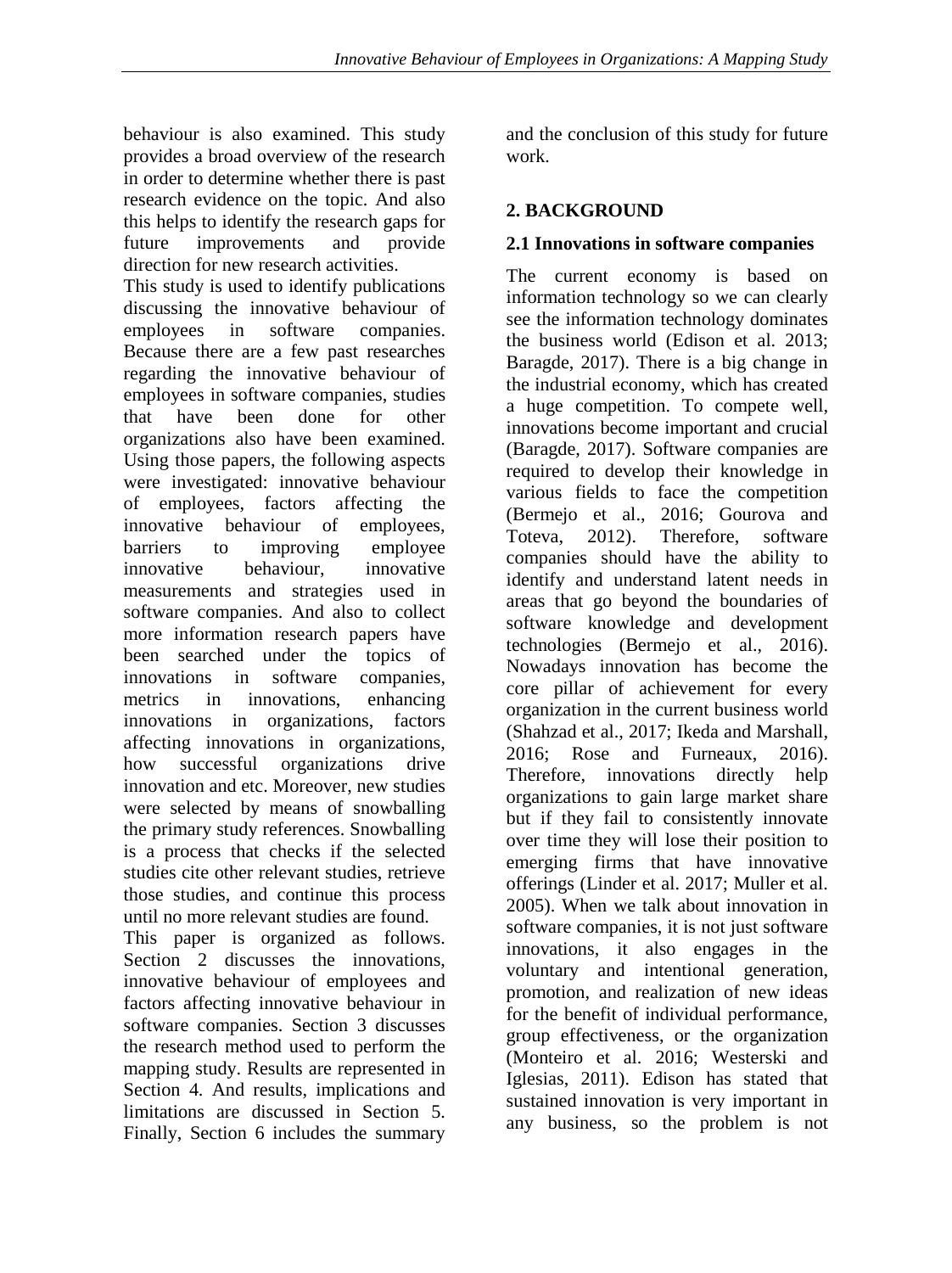innovation, but rather making it continuously on a regular basis. (Edison et al. 2013). Innovation mechanisms have been evolved continuously with the change in technology and business needs. These innovation mechanisms of software companies have shifted from a linear and static model to a systematic and dynamic one with full of complex interactions (Dai, 2011). Usually, innovations involve in improving existing products and processes, finding new ways and abandoning the old, or regularly reviewing each product, service, technology, market and channel (Baragde, 2017). In considering innovation, organizations are required to capitalize on employees' innovative behaviour which is interested subject and consideration of both practitioner and researchers (Hakimian, 2016).

# **2.2 Innovative behaviour of employees**

Innovative Work Behaviour is defined as the intentional behaviour of an individual to introduce or apply new ideas to their assigned work role (R. Chatchawan et al. 2017). Successful innovation requires both generation and implementation of novel ideas. Employees in organizations are rarely able to implement ideas on their own and often have to receive permission from their managers to implement them. Lukes has stated that an important aspect of innovative behaviour is to communicate the idea to colleagues and managers to receive their feedback (Lukes, 2016). Nadin in his research has explained that employees' innovative work behaviour is very crucial in many contemporary management principles, such as continuous improvement in corporate entrepreneurship and suggestion programs. Therefore, innovative firms consider their employees to be an important source of innovation (Nadin,

2012). Chatchawan has stated that there are four main factors that affect the innovative behaviour of an employee as opportunity exploration, idea generation, championing (sharing) and application (R. Chatchawan et al. 2017). Not only the individual factors but also organizational factors have a big influence on the employee innovative thinking.

The motivation of employee's innovative behaviour can be divided into two factors as internal and external factors (Li and Zeng, 2014). Internal factors refer to innovative personal characteristics and ability to engage in innovation, and external factors including the organizational atmosphere, the support of leaders. Mutual working of the above internal and external factors, the confidence and creative willingness of employees have been improved (Li and Zeng, 2014).

If we consider individual factors, organizational commitment is a kind of mental state in which employees are willing to maintain membership in organizations, showing the purposes of the employees why to stay working. According to these purposes and the interests, the targets of the organization are consistent, it can be divided into positive emotional commitment and negative continual commitment. (Xiangyin Li and Yishuang Zheng, 2014). The added value of such employees is that they tend to be more determined in their work, show relatively high productivity and are more proactive in offering their support. There are three types of organizational commitment they are as follows. (1) Affective Commitment refers to the employee's emotional behaviour, identification, attachment and involvement with their organization. (2) Continuance Commitment refers to the employee's commitment based on the value associated their organization. (3)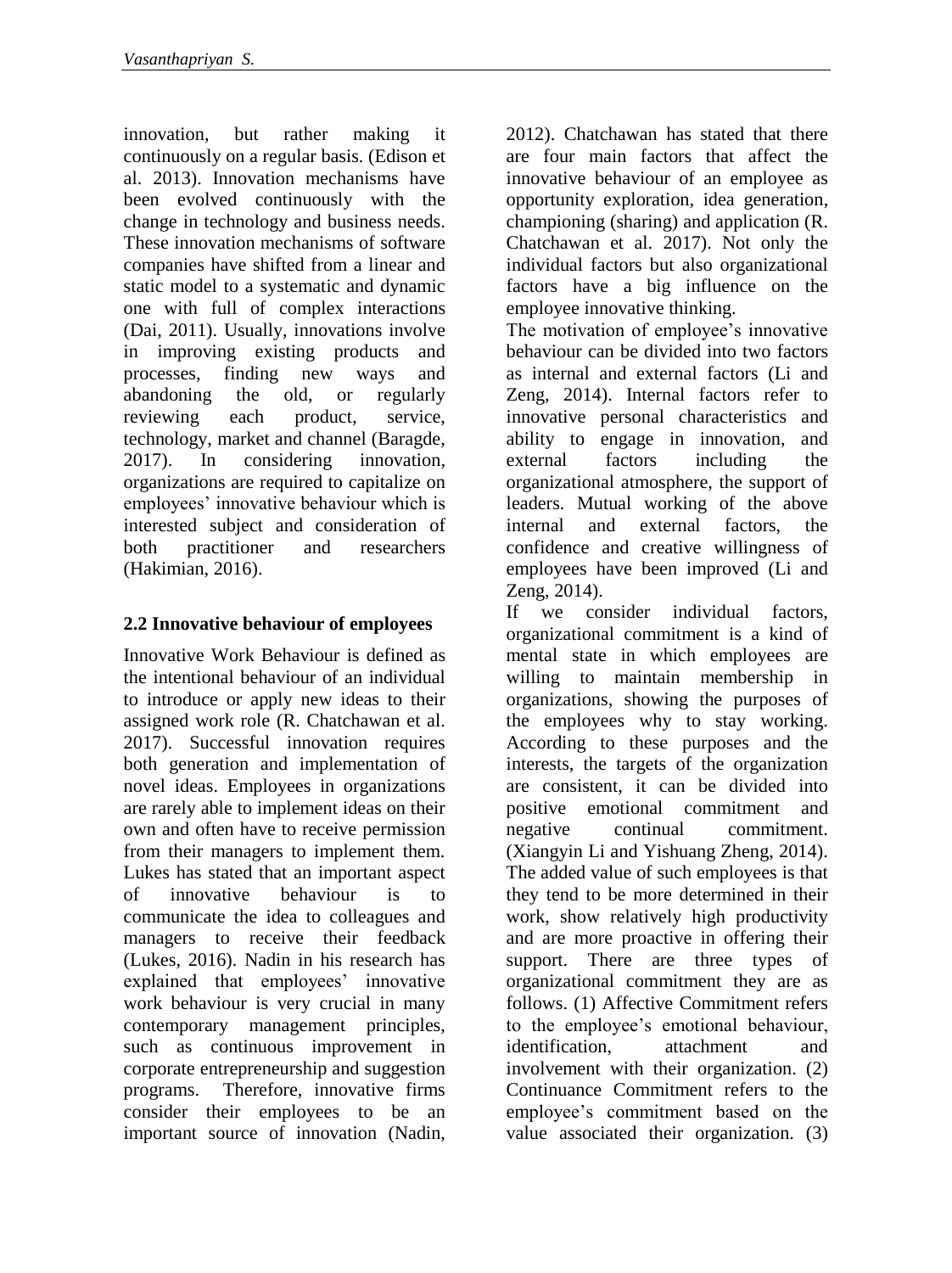Normative Commitment refers to the employee's responsibility for the job and thus makes them stay with the same organization (Shankar Chelliah et al. 2015).

Psychological Capital means employees are willing to take the risk of innovation failure and actively participate in innovation within the organization. These are closely related to their psychological characteristics. (Xiangyin Li and Yishuang Zheng, 2014). Psychological capital focus on personal psychological sources with their basic four components as mentioned below. (1) Self-efficacy (confidence). (2) Hope. (3) Optimism (positive attitude). (4) Resiliency (capacity of recovery). (Çavus M and Gokcen A, 2015). When we consider the above four components, self-efficacy is the foundation and key individual factors to promote employees' innovative behaviour, and it can affect the level of effort of individual activities. Innovation could not achieve the outcomes or high rates of return desired, so it does require not only strong willpower but also optimistic attitude, full of expectation for innovation and firm determination. Individuals having positive selfexpectations have often had the feeling of controlling over their own destiny, and they can generate innovative behaviours are easy than others. Hopeful employees also often have independent, free thought and strong creativity. Tough workers would have a stronger stress tolerance, and they would not simply give up in an uncertain environment and solve the problems creatively (Xiangyin Li and Yishuang Zheng, 2014).

The organizational innovation atmosphere can be defined as the degree of supporting creativity and innovation felt by members of the organization in the work environment. It considers the perception of the individual about whether the organization provides an environment which is conducive learning and innovation, and its degree (Xiangyin Li and Yishuang Zheng, 2014). This includes the concept of advocacy, market guidance, evaluation and incentive, training, communication and cooperation, resource availability, model, authorization. This will directly affect the employee's innovative behaviour, capability and performance organization (Pratoom and Savatsomboon, 2010; Xiangyin Li and Yishuang Zheng, 2014). Considering the above factors organizational innovation atmosphere can be subdivided into organizational strategy, organizational support, rewards (incentives) and resource availability (Smith et al. 2012; R. Chatchawan et al. 2017).

And the relationship between culture and strategy is highly complex and it is often difficult to separate the effects strategy and culture have on each other. (Smith et al. 2012). The organizational strategy can be considered one of the key component in boosting innovation. Therefore, a lot of strategies are used to acquire and manage innovative ideas from employees. Using Simple and agile structures have a positive impact on innovation while on the other side, heavy and hierarchical structures have a negative impact on innovation (Hamdy, 2015). This also can be referred to aspects of the corporate and innovation strategies of the organization and how they impact on the management of innovation (Smith et al. 2012).

Organizational factors are related to the internal organizational culture. Following factors directly related to the employees' idea generations such as the reward system, management support, culture of trust and risk-taking, allocation of resources and especially the free time and finally the organizational structure and the related centralization of the decision. And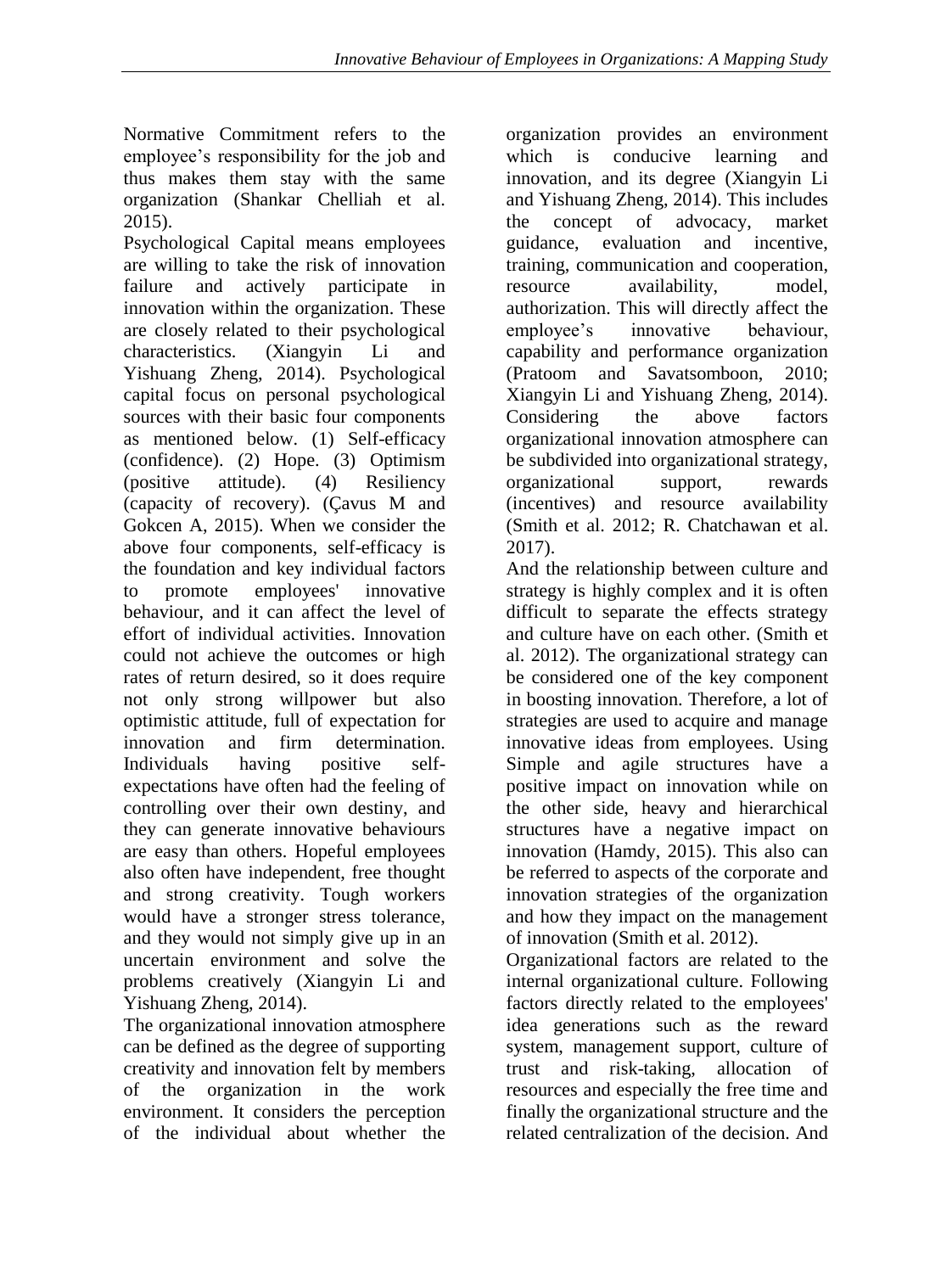also work characterizes which includes work experience and job characteristics also have a great influence on employee innovative behaviour.

#### **2.3 Related work**

A secondary study was used to identify and classify all research related to innovative behaviour of employees. This mapping study was done based on analyzing past research papers. The intention of this was to provide an overview of the research topic and to identify sub-areas where more investigations are needed. Before completing the second study mentioned above, a tertiary study was done to find secondary studies related to innovative behaviour of employees in software companies and innovations in software companies respectively. Table 1 and Table 2 shows how search strings were applied in the following electronic databases: IEEE Xplore, SpringerLink, ScienceDirect, EmeraldInsight and ResearchGate. However, search strings were checked for software companies in the first time and the results included were related to other organizations as well. They were examined further to get more information. To find more research paper regarding innovations, search string was modified as in Table 2.

| <b>Table 1:</b> Search term of the tertiary study on innovative behaviour of employees in software |
|----------------------------------------------------------------------------------------------------|
| companies                                                                                          |

| <b>Areas</b>           | <b>Search terms</b>                                                  |  |  |
|------------------------|----------------------------------------------------------------------|--|--|
| innovative<br>Employee | "innovative behaviour of employees", "innovative work behaviour"     |  |  |
| behaviour              |                                                                      |  |  |
| Software companies     | "software companies", "IT industry"                                  |  |  |
| Review                 | "systematic literature review", "systematic review", "mapping study" |  |  |
|                        | ("Innovative behaviour of employees" OR "Innovative work behaviour") |  |  |
| Search string          | AND ("software companies" OR "IT industry") AND ("literature review" |  |  |
|                        | OR "systematic review", "mapping study")                             |  |  |

**Table 2** Search term of the tertiary study on innovations in software companies

| <b>Areas</b>       | <b>Search terms</b>                                                  |
|--------------------|----------------------------------------------------------------------|
| Innovations        | "innovations"                                                        |
| Software companies | "software companies", "IT industry"                                  |
| Review             | "systematic literature review", "systematic review", "mapping study" |
| Search string      | ("Innovations) AND ("software companies" OR "IT industry") AND       |
|                    | ("literature review" OR "systematic review", "mapping study")        |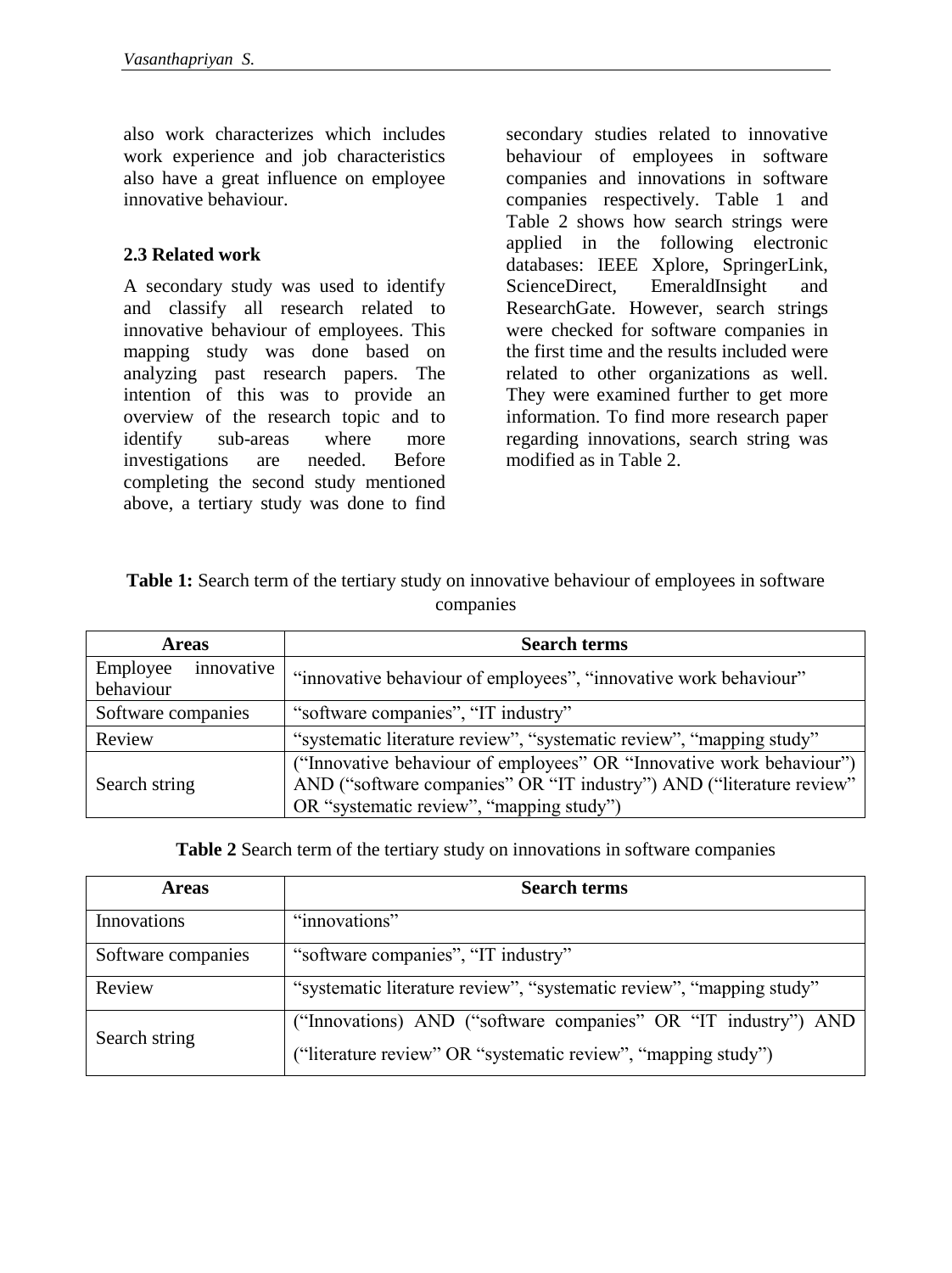## **3. RESEARCH METHOD**

Mapping study for this research was done according to the guidelines given by Kitchenham and Charters which includes three main phases as planning, conducting and reporting (Kitchenham and Charters, 2007). Planning includes establishing review methodology, defining research questions, inclusion and exclusion criteria, sources, search string and mapping procedures. Conducting includes in selecting the appropriate studies and extracting data from them. Reporting includes the documenting the results. Snowballing was done to identify additional studies and further searching was done to remove duplicates from the list of the papers found using previously mentioned search strings. Apart from early mentioned databases, a search was done in the google search engine to find more studies relevant to the topic.

## **3.1 Research questions**

The main aim of this mapping study was to provide a detailed view of the current state of the research topic of innovative behaviour of employees in software companies. Table 3 shows the research questions that this study is focused on.

## **3.2 Study selection**

The selection process was done addressing the following aspects: terms and search string definition, sources used, inclusion and exclusion criteria and way of storing data.

## **3.2.1 Terms and search strings**

Search string has covered two areas innovative behaviour of employees and innovations in software organizations. And this was applied in following metadata fields: title, abstract and keywords. In some cases, search string has been syntactically changed according to each source's topics. (Table 4)

# **3.2.2 Sources**

The search was done in the following five electronic databases. Also, some other papers were found from journals related to innovations and employee innovative behaviour.

- i. IEEE Xplore [\(http://ieeexplore.ieee.org\)](http://ieeexplore.ieee.org/).
- ii. Emerald Insight [\(http://www.emeraldinsight.com\)](http://www.emeraldinsight.com/)
- iii. ResearchGate [\(http://www.researchgate.net\)](http://www.researchgate.net/)
- iv. SpringerLink [\(http://www.springerlink.com\)](http://www.springerlink.com/).
- v. ScienceDirect [\(http://www.sciencedirect.com\)](http://www.sciencedirect.com/).

## **3.2.3 Inclusion and exclusion criteria**

The selection criteria was done with the help of one inclusion criterion (IC) and five exclusion criteria (EC). The inclusion criterion was: (IC1) study discusses the innovative behaviour of employees in software companies. The exclusion criteria are: (EC1) study does not contain an abstract; (EC2) study just published as an abstract, (EC3) study not written in English, (EC4) study that is an older version of other study already considered and (EC5) study that does not belong to a primary study, such as editorials, summaries of keynotes, workshops, and tutorials.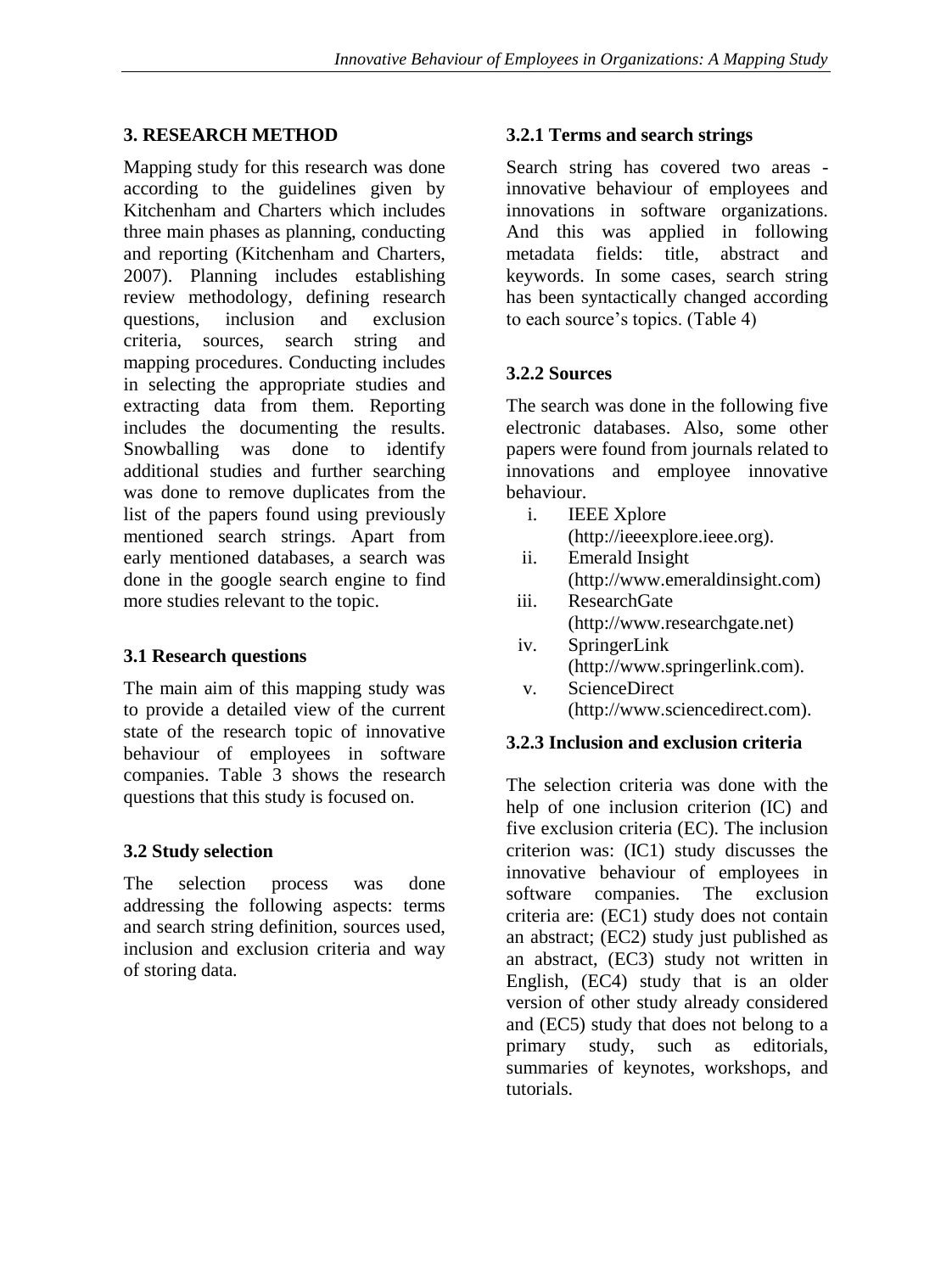| N <sub>0</sub>  | <b>Research question</b>                                                                                                     | <b>Objectives</b>                                                                                                                                                                                                                                                               |
|-----------------|------------------------------------------------------------------------------------------------------------------------------|---------------------------------------------------------------------------------------------------------------------------------------------------------------------------------------------------------------------------------------------------------------------------------|
| RQ1             | When and where have been the<br>studies published?                                                                           | The research topic seems to be broad and new. This research<br>question's objective is to give an understanding on whether<br>there are specific publication sources and when they have<br>been published                                                                       |
| RQ <sub>2</sub> | From an innovation perspective,<br>what areas have been focused in<br>the research?                                          | This one is to investigate all the areas regarding the<br>innovation in software companies                                                                                                                                                                                      |
| RQ3             | employee<br>innovative<br>From<br>behaviour perspective,<br>what<br>areas have been focused on the<br>research?              | This one is to investigate all the areas regarding the<br>employee innovative behaviour in software companies                                                                                                                                                                   |
| RQ4             | What are the types of researches<br>have been done?                                                                          | This one is to find out the types of researches have been<br>done yet such as solution proposal, validation researches,<br>experience papers, opinion paper and evaluation researches.<br>This is very important because this gives the current status of<br>the research topic |
| RQ5             | What are the factors that affect<br>innovative activities in software<br>companies?                                          | This provides all the factors affecting the innovative<br>activities in software companies. They can be considered<br>under two areas as industrial factors and individual factors<br>(internal and external factors)                                                           |
| RQ <sub>6</sub> | What are the factors that affect<br>the innovative behaviour<br><sub>of</sub><br>software<br>employees<br>in<br>companies?   | This is the same as the above question. This provides all the<br>factors affecting the innovative behaviour of employees in<br>software companies. They can be considered under two areas<br>as industrial factors and individual factors                                       |
| RQ7             | What are the technologies and<br>strategies used to improve the<br>innovative<br>of<br>behaviour<br>employees?               | This highlights the technologies and strategies used inside<br>the software companies to enhance the innovative behaviour<br>of employees                                                                                                                                       |
| RQ8             | What are the main conclusions<br>reported regarding the innovative<br>behaviour<br>of employees<br>in<br>software companies? | This includes the main conclusions reported on the studies<br>regarding employee innovative behaviour in software<br>companies. This information is useful to evaluate all other<br>questions mentioned in this table                                                           |

| Table 3 Research questions and their Objectives |
|-------------------------------------------------|
|-------------------------------------------------|

**Table 4** Search term of the tertiary study on innovative behaviour of employees and

innovations in software companies

| <b>Areas</b>       | <b>Search terms</b>                                                          |
|--------------------|------------------------------------------------------------------------------|
| Employee           | innovative "innovative behaviour of employees", "innovative work behaviour", |
| behaviour          | "innovations"                                                                |
| Software companies | "software companies", "IT industry"                                          |
| Search string      | ("Innovative behaviour of employees" OR "Innovative work behaviour"          |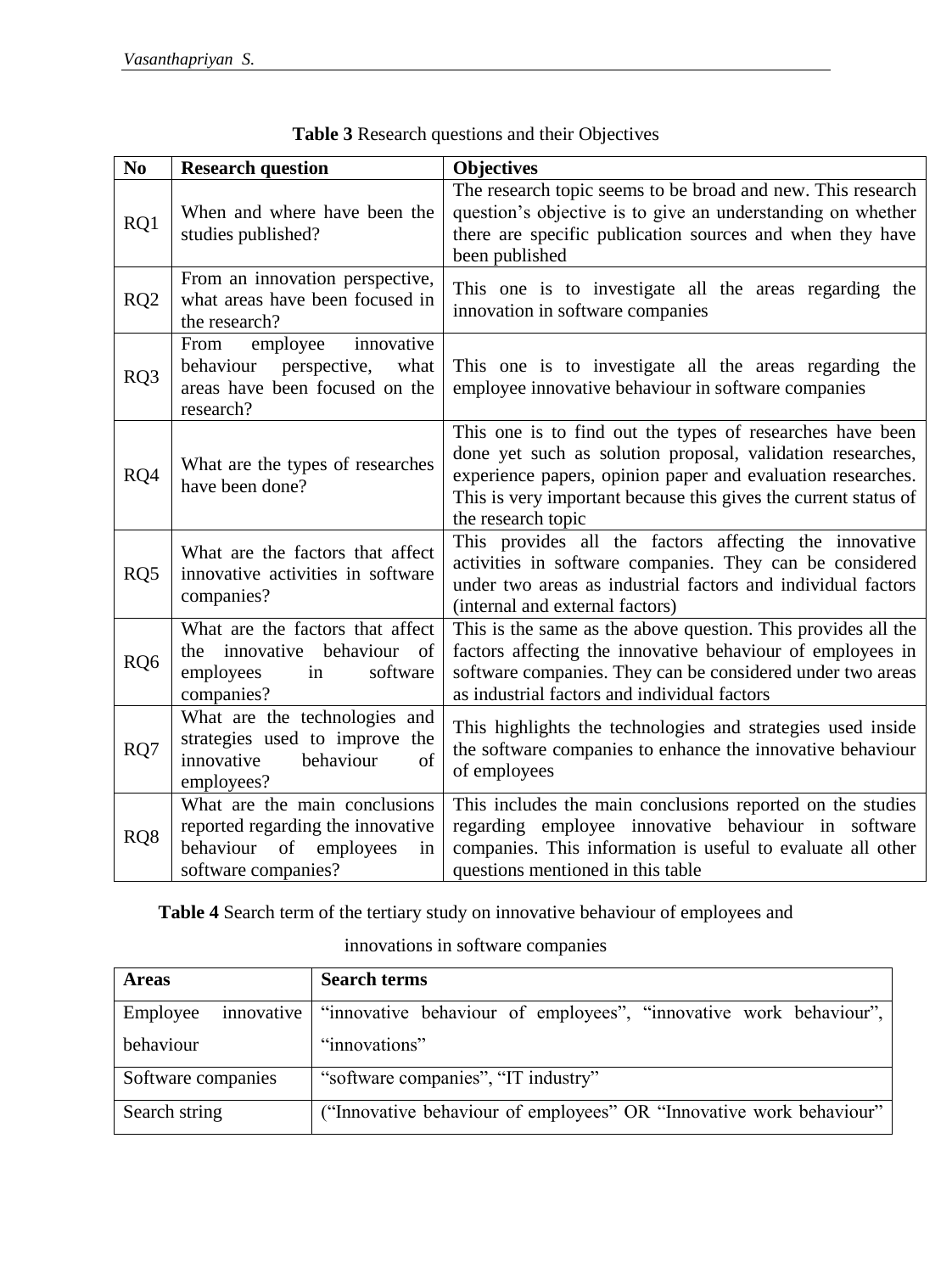| OR "innovations") AND ("software companies" OR "IT industry") |
|---------------------------------------------------------------|
|                                                               |

#### **3.2.4 Data storage**

The publications returned related to the searching phase were cataloged and stored appropriately. All relevant data were gathered from the identified studies (e.g., id and bibliographic reference). This catalog can be used to group relevant publications for further analysis process.

#### **3.2.5 Assessment**

Mapping protocol was tested before conducting the mapping. This test was done to verify its feasibility and adequacy, considering a pre-selected set of studies considered relevant to the research topic. By changing search term positions and some modifications more relevant studies were found.

#### **3.3 Data extraction and synthesis**

The search process was done, considering the studies published until December 2017. It returned 487 publications out of which 221 from EmeraldInsight, 23 from ScienceDirect, 24 from IEEE Xplore, 186 from ResearchGate and 33 from SpringerLink.

In the first stage, the selection criteria (inclusive and exclusive criteria) over the title, abstract and keyword was applied and it resulted in reducing studies up to 74 papers because they were not satisfying IC1(studies discussing employee innovative behaviour in software companies). This approximately reduced 90 percent of the studies. Then in the second stage removal of duplicates is applied and it resulted in reducing the studies up to 52 papers. From that 3 papers were removed because studies with no abstracts (EC1) another 2 removed because they were just published as abstracts (EC2) and another 2 studies were removed because they were not written in English (EC3). And also another 2 papers were removed because they were an older version of the studies that we have already considered. Another one paper was removed because the study was not a primary study. Then in the next stage (third stage) selection criteria was applied considering the full text, resulting in reducing studies up to 11 papers. These papers were all relevant papers with the research topic and then snowballing was performed as the fourth stage which resulted in adding another 5 papers. And then after applying inclusion and exclusion criteria to those 5 papers, two papers were removed because those studies were not primary studies (EC5) and another paper was removed because that study was not satisfying IC1 (studies discussing employee innovative behaviour in software companies).

Finally, 13 papers selected until the 5th stage. Then some other journals, digital libraries, online and research groups were searched to find more relevant papers to the topic directly. As a result, 3 more papers were added satisfying to all selection criteria. Therefore finally 17 papers were selected to be analyzed (11 from the sources, 2 from snowballing and 4 from direct search to digital libraries, researches and research groups). Figure 1 shows the flow of the steps used to extract studies from databases. Table 5 represents how the research papers have been selected from the sources. Table 6 shows bibliographic reference of the selected studies of each paper with an identifier (#id) for each paper.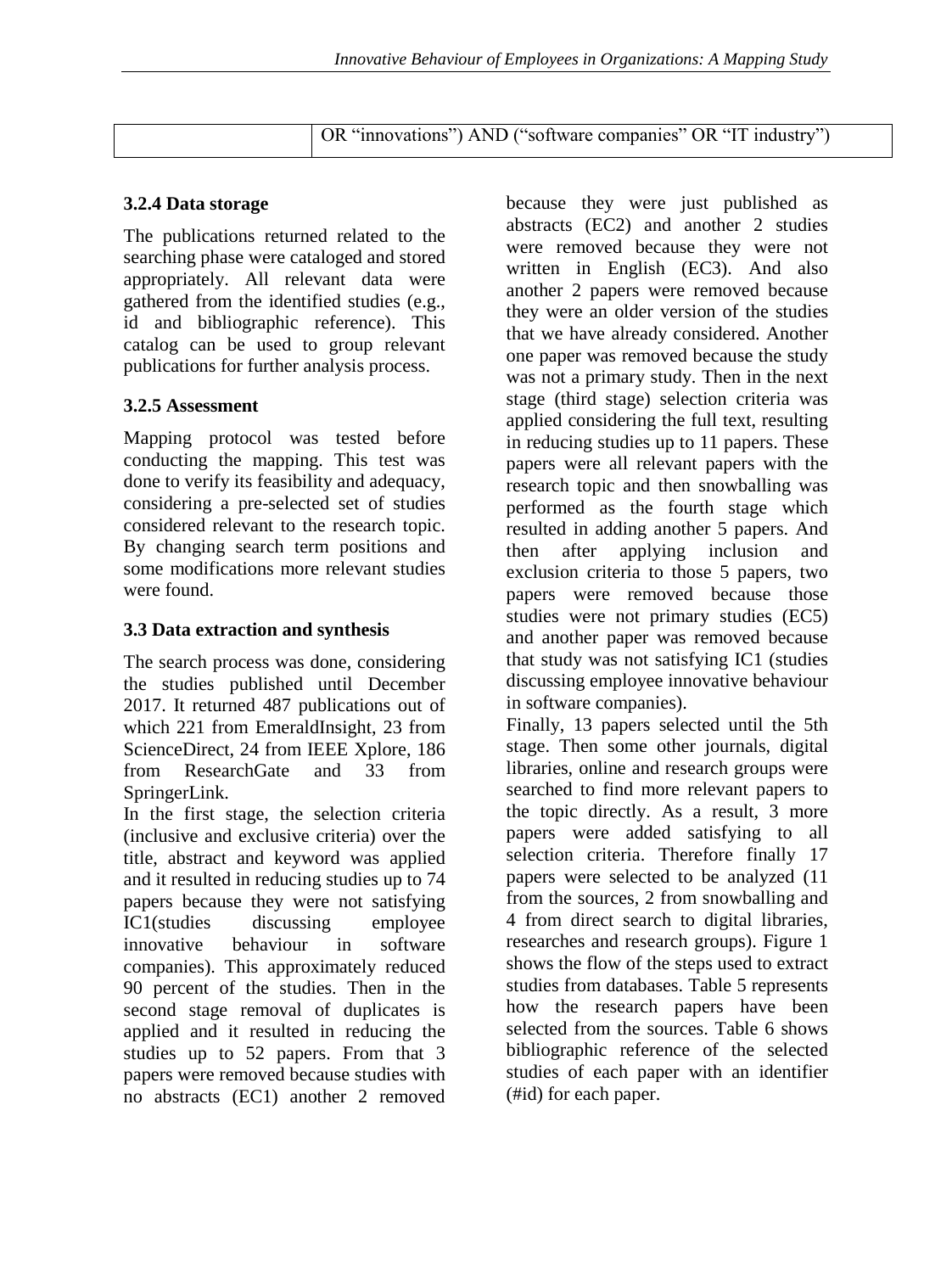

**Figure 1**. Search selection process

| Table 5 Results from selection stages |  |
|---------------------------------------|--|
|---------------------------------------|--|

| <b>Stage</b>    | <b>Applied</b><br><b>Criteria</b> | <b>Analyzed</b><br>content         | The initial number<br>of studies | The final<br>number of<br>studies | <b>Reduction</b><br>(%) |
|-----------------|-----------------------------------|------------------------------------|----------------------------------|-----------------------------------|-------------------------|
| 1 <sup>st</sup> | IC1                               | Title,<br>abstract<br>and keywords | 487                              | 74                                | 84.8                    |
| 2 <sup>nd</sup> | Duplicate<br>removal              | Title,<br>abstract<br>and keywords | 74                               | 52                                | 30.0                    |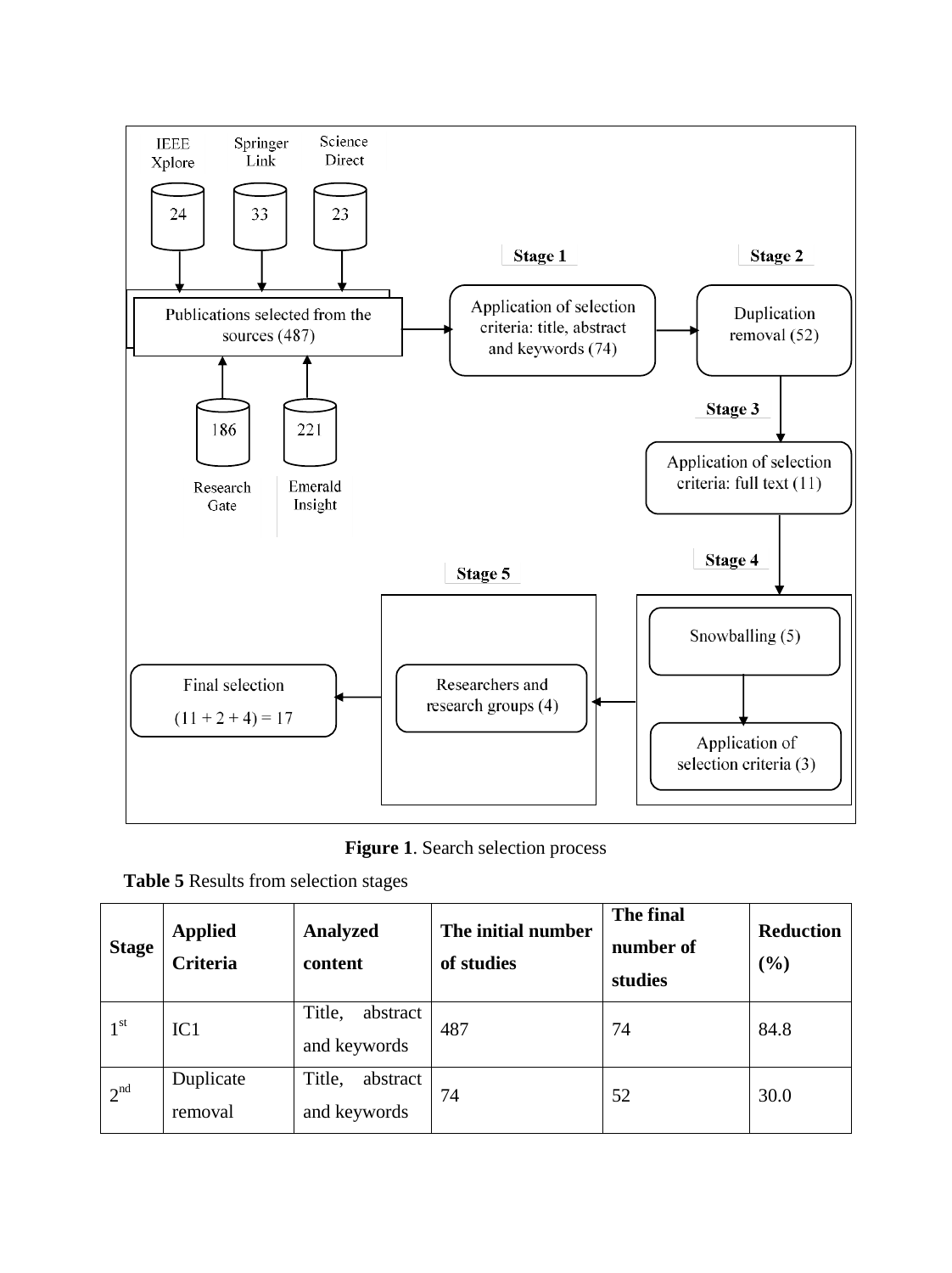| 3 <sup>rd</sup> (a)    | EC1,<br>EC2<br>EC4, and EC5 | Full text             | 52                | 42               | 19.2 |
|------------------------|-----------------------------|-----------------------|-------------------|------------------|------|
| 3 <sup>rd</sup><br>(b) | IC1                         | Full text             | 42                | 11               | 73.8 |
| 4 <sup>th</sup> (a)    | Snowballing                 | Title,<br>abstract    | 5 (added by       | 3 (added by      |      |
|                        | EC <sub>5</sub>             | and keywords          | snowballing)      | snowballing)     |      |
| $4^{th}(b)$            | Snowballing,                | Full text             | 3 (added by       | 2 (added by      |      |
|                        | IC1                         |                       | snowballing)      | snowballing)     |      |
| 5 <sup>th</sup>        | Research                    | Full text             | 3 (added by       | 3 (added by      |      |
|                        | groups                      |                       | research groups)  | research groups) |      |
| <b>Final Result</b>    |                             | $487$ (sources) + 5   | 11 (sources) $+2$ |                  |      |
|                        |                             | $(snowballing) + 4$   | $(snowballing) +$ |                  |      |
|                        |                             | $(research groups) =$ | 4 (research       | 96.5             |      |
|                        |                             | 496                   | $groups) = 17$    |                  |      |

# **Table 6:** Selected studies

| ID | <b>Bibliographic reference</b>                                                   |
|----|----------------------------------------------------------------------------------|
| #1 | Chatchawan R, Trichandhara K and Rinthaisong I (2007) Factors Affecting          |
|    | Innovative Work Behaviour of Employees in Local Administrative Organizations in  |
|    | the South of Thailand. International Journal of Social Sciences and Management   |
|    | $4(3): 154-157.$                                                                 |
|    | Li X and Zheng Y (2014) The Influential Factors of Employees' Innovative         |
| #2 | Behaviour and Management Advice. Journal of Service Science and Management 7:    |
|    | 446-450.                                                                         |
| #3 | Baragde D and Baporikar N (2017) Business innovation in Indian software          |
|    | industries. Journal of Science and Technology Policy Management 8(1): 62-75.     |
|    | Shahzad F, Xiu GY and Shahbaz M (2017) Organizational culture and innovation     |
| #4 | performance in Pakistan's software industry. Internal Journal of Technology in   |
|    | Society 51: 66-73.                                                               |
| #5 | Vasanthapriyan S, Xiang J, Tian J and Xiong S (2017) Knowledge synthesis in      |
|    | software industries: a survey in Sri Lanka. In: IEEE International Conference on |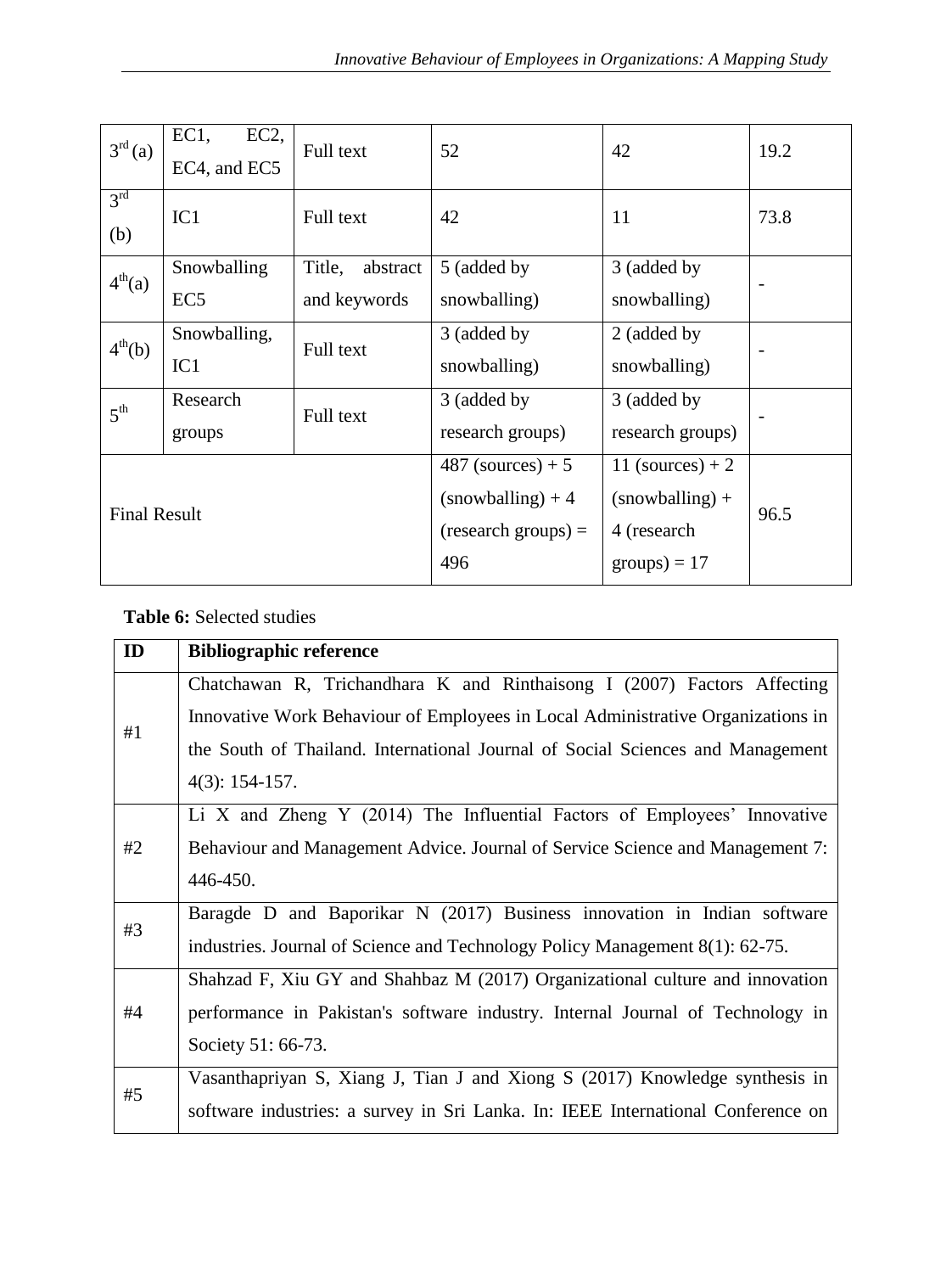|     | Industrial Engineering and Engineering Management (IEEM).                          |
|-----|------------------------------------------------------------------------------------|
|     | Monteiro C, Silva FQ and Capretz LF (2016) The Innovative Behaviour of Software    |
| #6  | Engineers: Findings from a Pilot Case Study. 10th International Symposium on       |
|     | Empirical Software Engineering and Measurement (ESEM).                             |
|     | Lukes M and Stephan U (2017) Measuring employee innovation A review of             |
| #7  | existing scales and the development of innovative behaviour and innovation support |
|     | inventories across cultures. International Journal of Entrepreneurial Behaviour &  |
|     | Research $23(1)$ : $136 - 158$ .                                                   |
|     | Smith MA, Busi MO, Ball P and Ibrahim RVDM (2008) Factors Influencing an           |
| #8  | Organizations ability to Manage Innovation: a Structured Literature Review and     |
|     | Conceptual Model. International Journal of Information Management.                 |
|     | Cavus MF and Gokcen A (2015) Psychological Capital: Definition, Components         |
| #9  | and Effects. British Journal of Education, Society & Behavioural Science $5(3)$ :  |
|     | 244-255.                                                                           |
| #10 | Edison H, Ali NB and Torkar R (2013) Towards innovation measurement in the         |
|     | software industry. The Journal of Systems and Software 86: 1390-1407.              |
| #11 | Gourova E and Toteva K (2016) Enhancing knowledge creation and innovation in       |
|     | SMEs. Embedded Computing (MECO) Mediterranean Conference.                          |
| #12 | Marshall A (2016) How successful organizations<br>Ikeda K and<br>drive             |
|     | innovation, Journal of Strategy & Leadership 44(3): 9-19.                          |
|     | Pratoom K and Savatsomboon G (2010) Explaining factors affecting individual        |
| #13 | innovation: The case of producer group members in Thailand, Asia Pacific Journal   |
|     | of Management 29(4): 1063-1087.                                                    |
|     | Hamdy H, Aziz A and Rizkallah A (2015) Effect of organizational factors on         |
| #14 | employees' generation of innovative ideas. EuroMed Journal of Business, 10(2):     |
|     | $134 - 146.$                                                                       |
| #15 | Turek AW (2013) Innovative Work Behaviour and Psychological Capital - Analysis     |
|     | of Relationships. ResearchGate publication.                                        |
|     | Seba, Rowley J Lambert S (2008) Factors affecting attitudes and intentions towards |
| #16 | knowledge sharing in the Dubai Police Force. International Journal of Innovation   |
|     | Management, 12(4): 655-676.                                                        |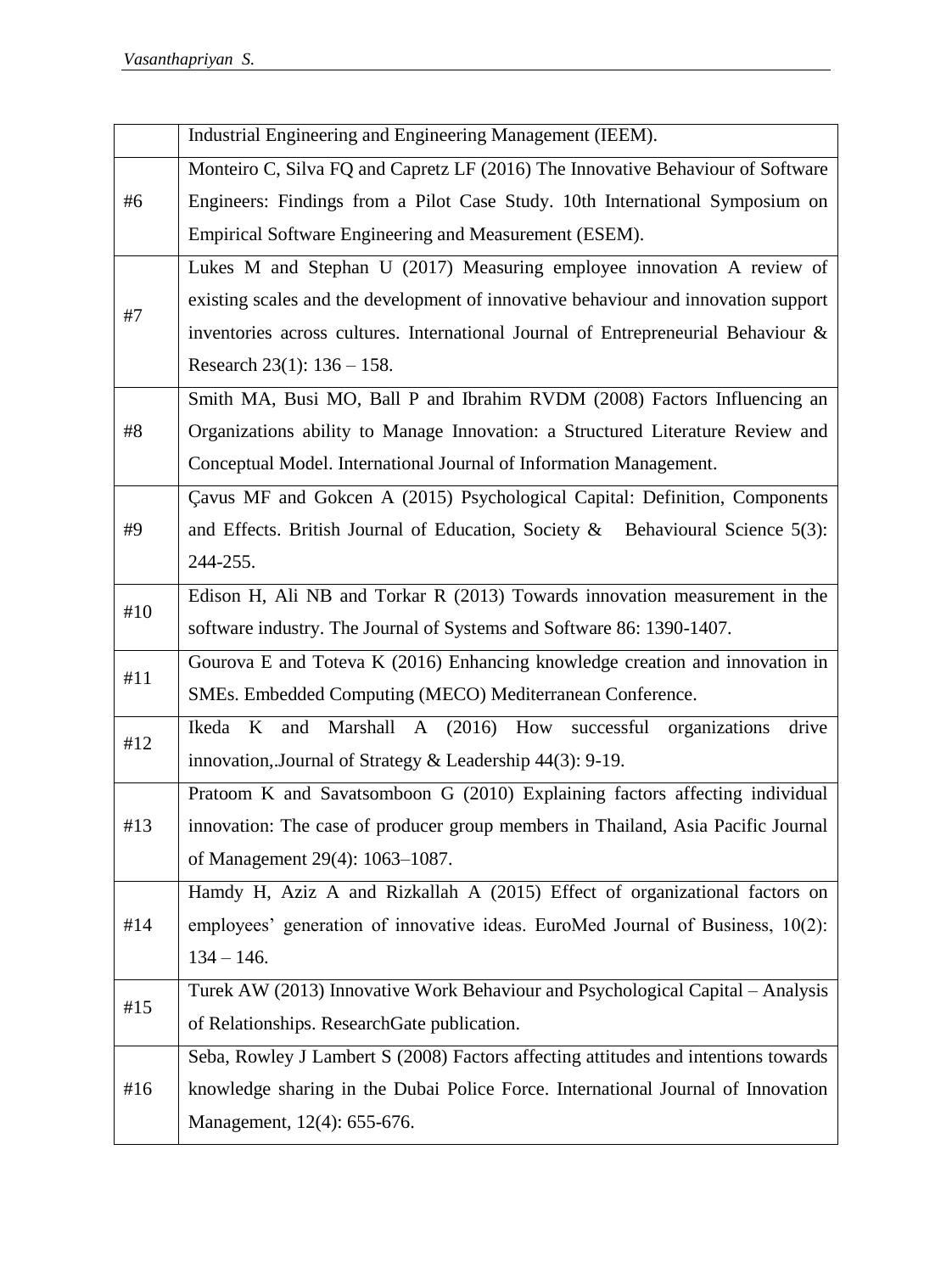|     | Gamal D (2011) How to measure organization Innovativeness, An overview of |
|-----|---------------------------------------------------------------------------|
| #17 | innovation measurement framework and innovation audit / Management tools. |
|     | Technology Innovation and Entrepreneurship Center (TIEC).                 |

# **3.4 Classification scheme**

The classification scheme was defined to conduct a systematic mapping. Different areas of each question have been considered during this process. All the main findings and most related finding were examined and identified the aspects, factors, categories and other related areas.

## **3.4.1 Research focus from the innovation perspective (RQ2)**

Different aspects have been considered about the innovation in software companies. Based on those studies we can categorize them into below areas.

i. Barriers to innovation: focusing on the barriers that obstruct innovations in organizations

ii. Factor affecting innovations: focusing on the factors affect innovations in organizations.

iii. Innovation related to software companies: focusing on innovations related to software companies

iv. Innovation models: a conceptual model that help to identify factors that affect innovations and the solution that can be taken to improve innovations.

## **3.4.2 Research focus from the employee innovative behaviour perspective (RQ3)**

Following areas have been considered. Same as the in RQ2

i. Barriers to employee innovative behaviour: focusing on the barriers that obstruct employee innovative behaviour in organizations

ii. Factor affecting employee innovative behaviour: focusing on the factors affect to employee innovative behaviour in organizations.

iii. Employee innovative behaviour related to software companies: focusing on employee innovative behaviour related to software companies

iv. Innovation models: a conceptual model that help to identify factors that affect employee innovative behaviour and the solution that can be taken to improve innovations.

# **3.4.3 Research type (RQ4)**

There are a lot of research types, but the main following types have been considered. Most of the studies were done as evaluation researches or validation researches. Some of the researches have proposed or implemented solutions regarding that particular research topic.

• Solution proposal: the solution must be novel, or at least it must be an improvement of the existing one. There should be proof to say your solution works.

•Evaluation research: Novel research is not necessary for this type. Just you can evaluate the previously done researches. But you can do the same. And also study should be practically applicable to a realworld project.

## **3.4.4 Research focus on the factors that affect innovative activities (RQ5)**

In this area, two types of factors are considered. They are:

i. Individual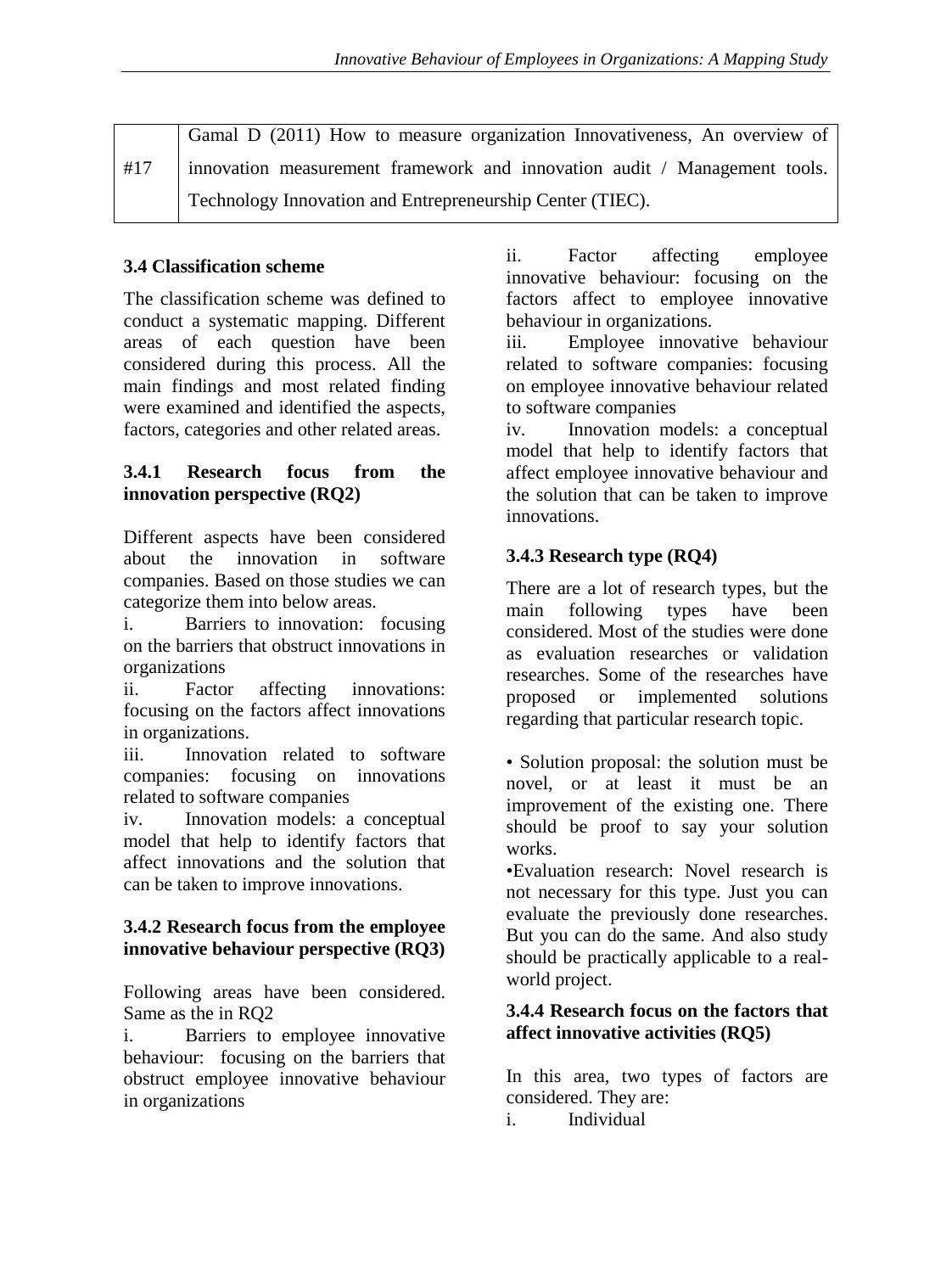#### ii. Industrial

Both of these factors have a great influence on innovative activities within the company. Most of the researched have been focused on organizational or industrial factors rather than individual factors.

#### **3.4.5 Research focuses on the factors that affect employee innovative behaviour (RQ6)**

This is also the same as RQ5, here also two types of factors are considered. As in RQ5, there is lack of studies about the individual factors that affect employee innovative behaviour rather than industrial factors.

#### **3.4.6 Research focuses on the technologies and strategies in innovations (RQ7)**

In this area research focus on innovation models, strategies technologies are discussed. Few studies have been focused on strategies and models.

# **4. RESULTS**

Mapping study was performed according to the steps in Section 3. And the research question and answers are also represented in Section 3.1. To answer those questions research papers were used as represented in Table 5 with the id of the paper and the bibliographic reference.

#### **4.1 Classification by publication year and source**

17 research studies were selected as mentioned in Section 3 and figure 2 shows how they have been selected over the years. Most of the research papers selected were new ones and over 2008. As in figure 2 you can see that 4 papers are from 2017. Therefore, it is clear that studies are new and consist of current information. The selected papers were published mainly in four vehicles: Journal, Conferences and Online Articles and E-Books. Journals have been the main sources of studies. As you can see 13 out of 17 are from International Journals, which is approximately 76%. Figure 2 clearly represented the research paper using its #ID, type and the source.



**Figure 2** Distribution of selected studies over years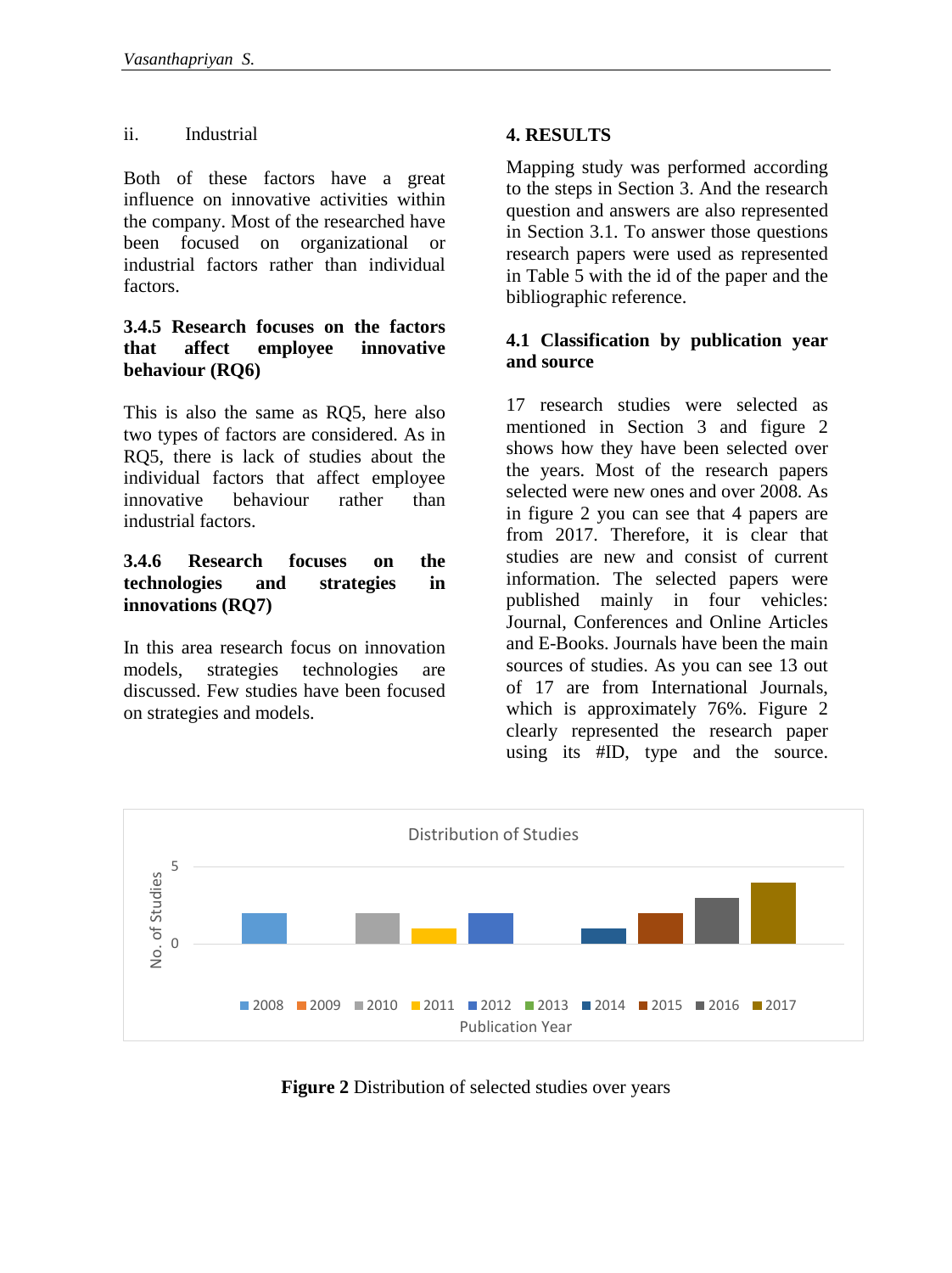| <b>Publication source</b>                                                                                            | <b>Type</b>           | #ID |
|----------------------------------------------------------------------------------------------------------------------|-----------------------|-----|
| The Journal of Systems and Software                                                                                  | Journal               | #10 |
| International Journal of Social Sciences and Management                                                              | Journal               | #1  |
| IEEE International Conference on Industrial Engineering and Engineering<br>Management (IEEM), 2017                   | Conference            | #5  |
| International Journal of Service Science and Management                                                              | Journal               | #2  |
| Internal Journal of Technology in Society                                                                            | Journal               | #4  |
| Journal of Science and Technology Policy Management                                                                  | Journal               | #3  |
| Cornell University Library, 10th International Symposium on Empirical<br>Software Engineering and Measurement (ESEM) | Journal               | #6  |
| International Journal of Entrepreneurial Behaviour & Research                                                        | Journal               | #7  |
| <b>International Journal of Innovation Management</b>                                                                | Journal               | #16 |
| <b>International Journal of Information Management</b>                                                               | Journal               | #8  |
| British Journal of Education, Society & Behavioural Science                                                          | Journal               | #9  |
| Embedded Computing (MECO), 2012 Mediterranean Conference                                                             | Conference            | #11 |
| Journal of Strategy & Leadership                                                                                     | Journal               | #12 |
| Asia Pacific Journal of Management                                                                                   | Journal               | #13 |
| <b>EuroMed Journal of Business</b>                                                                                   | Journal               | #14 |
| ResearchGate Digital Library                                                                                         | <b>Online Article</b> | #15 |
| Technology Innovation and Entrepreneurship Center (TIEC)                                                             | E-Book                | #17 |

**Table 7:** Publication sources

#### **4.2 Research focus from the innovation perspective**

Table 8 shows how the studies focus from an innovative perspective have been distributed along with years. There were 10 papers out of 17 papers, it was 58.8% of all studies. Distribution over aspects was as follows: Barriers for innovation (2), Factors affecting innovation (4), Innovation related to software companies (1), Innovation models (3) and in general there were another 3 papers that were related to knowledge management and innovation. Some studies found common with more than one aspects. All are represented in table 8 below.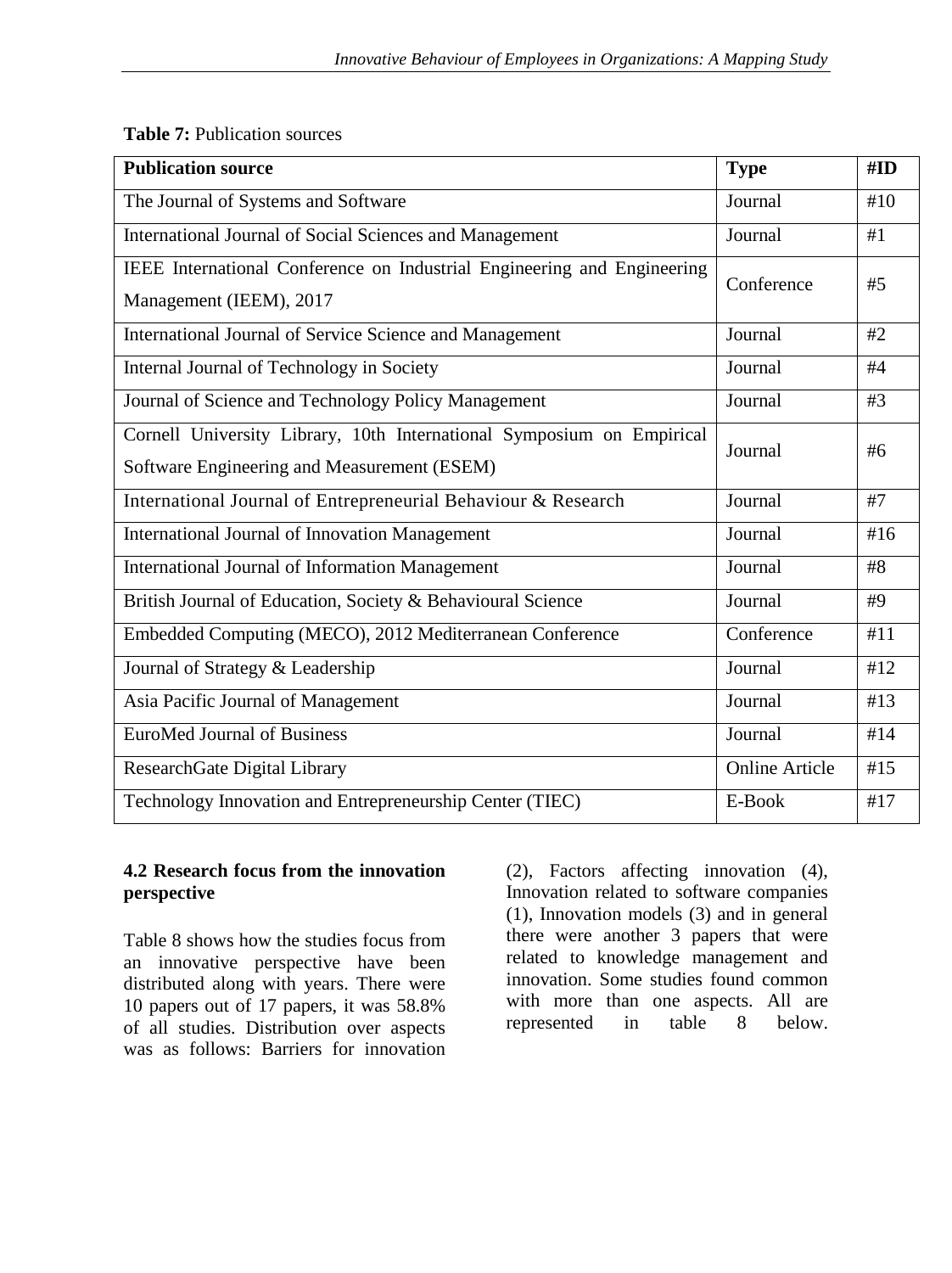| <b>Research Focus</b>                       | 2008 | <b>2009</b> | 2010 | $\blacksquare$<br>201 | 2012 | 2013 | 2014 | n,<br>201 | 2016 | 2017 | Total          |
|---------------------------------------------|------|-------------|------|-----------------------|------|------|------|-----------|------|------|----------------|
| Barriers for innovations                    |      |             | #10  | #17                   |      |      |      |           |      |      | $\overline{2}$ |
| Factor affecting<br>innovations             | #8   |             |      | #17                   |      |      |      |           | #12  | #4   | $\overline{4}$ |
| Innovation related to<br>software companies |      |             |      |                       |      |      |      |           |      | #3   |                |
| Innovation models                           | #8   |             |      | #17                   |      |      |      |           |      | #1   | 3              |
| General                                     | #16  |             |      |                       | #11  |      |      |           |      | #5   | 3              |

**Table 8:** Research focus from the innovation perspective along years

#### **4.3 Research focus from the innovative behaviour perspective**

Table 9 show how studies related to innovative behaviour along with their year of publication. 11 papers out of 17 were related to this area. Some of the papers were common with innovation perspective also. As a percentage, it was

64% out of all studies (17). Distribution over aspects was as follows: Barriers for innovative behaviour (4), factors affecting innovative behaviour (6), innovative behaviour related to software companies (2) and generally 3 papers were used same as in the innovative perspective that was related to knowledge management and innovation.

| <b>Research Focus</b>                                 | 2008 | <b>2009</b> | 2010 | 2011 | 2012 | 2013 | 2014 | 2015      | 2016     | 2017 | Total          |
|-------------------------------------------------------|------|-------------|------|------|------|------|------|-----------|----------|------|----------------|
| Barriers to innovative<br>behaviour                   |      |             | #13  |      | #15  |      | #2   |           |          | #1   | $\overline{4}$ |
| Factor affecting<br>innovative behaviour              |      |             | #13  |      | #15  |      | #2   | #9<br>#14 |          | #1   | 6              |
| Innovative behaviour<br>related to soft.<br>companies |      |             |      |      |      |      |      |           | #6<br>#7 |      | $\overline{2}$ |
| General                                               | #16  |             |      |      | #11  |      |      |           |          | #5   | 3              |

**Table 9:** Research focus from the innovative behaviour perspective along years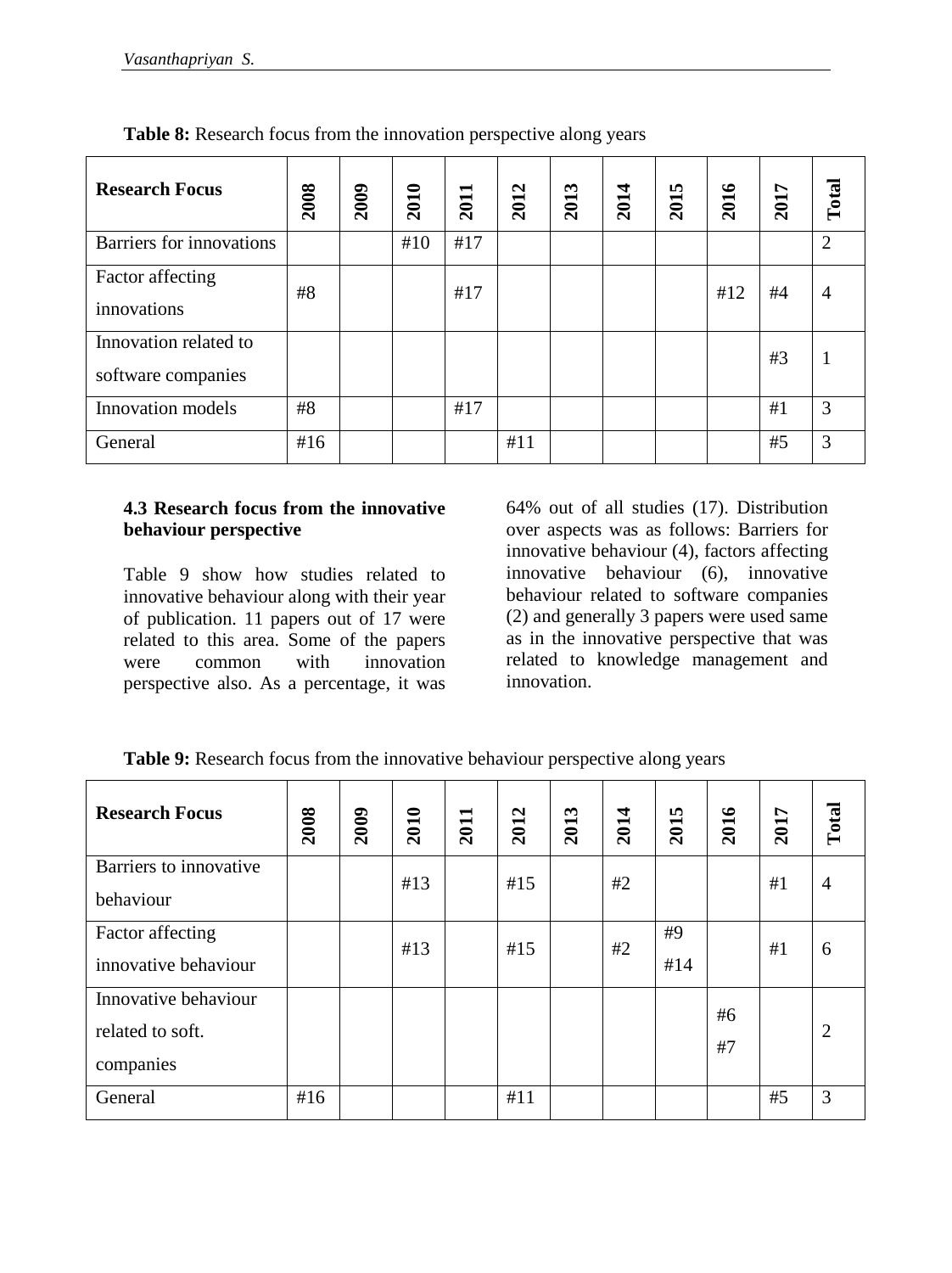## **4.4 Research type**

Table 10 shows how researches have been categorized according to their type. There were two main types as I observed they

|  | Table 10: Distribution over research type |  |  |  |
|--|-------------------------------------------|--|--|--|
|--|-------------------------------------------|--|--|--|

were solution type and evaluation type. Out of 17 papers, 6 were found as solution type and 11 were evaluation typed researches.

| <b>Research Type</b>       | 2008      | <b>2009</b> | 2010 | 2011 | 2012       | 2013 | 2014 | 2015      | 2016     | 2017                 | Total |
|----------------------------|-----------|-------------|------|------|------------|------|------|-----------|----------|----------------------|-------|
| Solution proposal          | #8<br>#16 |             | #10  | #17  |            |      |      |           | #6<br>#7 |                      | 6     |
| <b>Evaluation research</b> |           |             | #13  |      | #11<br>#15 |      | #2   | #9<br>#14 | #12      | #1<br>#3<br>#5<br>#4 | 11    |

#### **4.5 Research focus on the factors that affect innovative activities**

Table 11 represents the researches considering the factors that affect innovative activities. And they were categorized as individual and industrial

factors. As you can see in the table shows that most of the researched have been done considering the organizational factors. It means there is a lack of study about the individual factors that affect innovative activities in organizations.

**Table 11:** Research focus on the factors that affect innovative activities

| <b>Type of factors</b> | 2008 | 2009 | 2010 | 2011 | 2012 | 2013 | 2014 | 2015 | 2016 | 2017 | $\overline{012}$  |
|------------------------|------|------|------|------|------|------|------|------|------|------|-------------------|
| Individual             | #8   |      | #10  | #17  |      |      |      |      |      |      |                   |
| Industrial/            | #8   |      | #10  | #17  |      |      |      |      | #12  | #4   | 6                 |
| organizational         |      |      |      |      |      |      |      |      |      | #3   |                   |
| All factors            | #8   |      | #10  | #17  |      |      |      |      |      |      | $\mathbf{\Omega}$ |

#### **4.6 Research focus on the factors that affect employee innovative behavior**

Table 12 shows the researches considering the factors that affect employee innovative behaviour. And they were categorized as individual and industrial factors. Three papers have been found containing both these factors. Most of the researched have covered the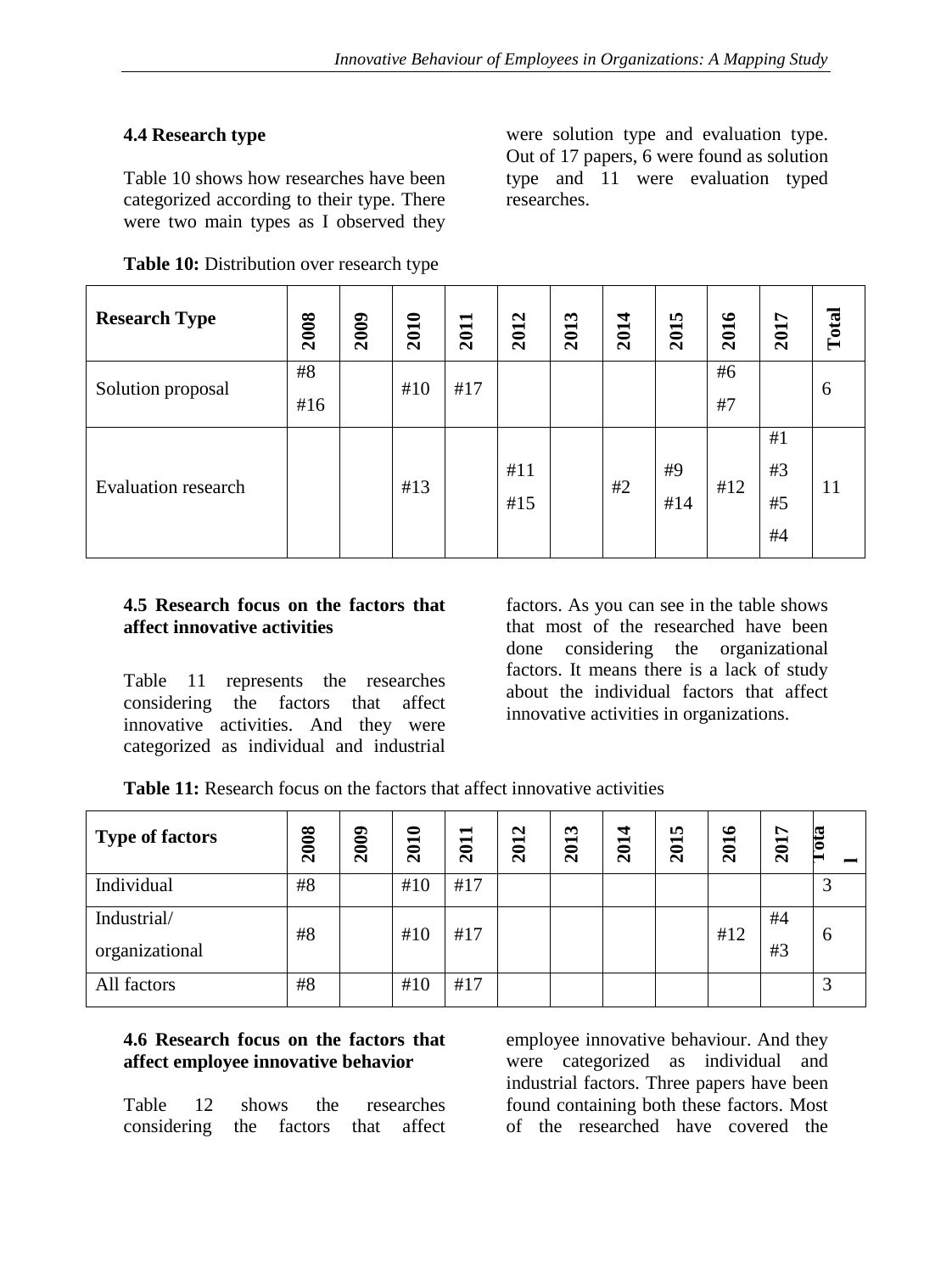organizational factors and there was a lack of study about individual factors.

| <b>Type of factors</b>                        | 2008 | <b>2009</b> | 2010 | 2011 | 2012 | 2013 | 2014 | 2015 | ؎<br><b>201</b> | 2017     | Total        |
|-----------------------------------------------|------|-------------|------|------|------|------|------|------|-----------------|----------|--------------|
| Individual                                    |      |             | #13  |      | #15  |      | #2   | #9   | #6              |          |              |
| Industrial<br><sub>or</sub><br>organizational |      |             | #13  |      |      |      | #2   | #14  | #6              | #1<br>#7 | <sub>0</sub> |
| All factors                                   |      |             | #13  |      |      |      | #2   |      | #6              |          |              |

**Table 12:** Research focus on the factors that affect innovative behaviour

#### **4.7 Research focus on the technologies and strategies in innovations**

Less number of researches have discussed the technologies used in innovation because it wasn't related to the topic. But

some researches have discussed the strategies used in innovations and in improving innovative behaviour of employees. Table 13 shows how those research papers with their year of publication.

**Table 13:** Research focus on the factors that affect innovative behaviour

| <b>Strategies or</b><br><b>Technologies</b> | 2008 | 2009 | 2010 | 2011 | 2012 | 2013 | 2014 | 2015 | 2016 | 2017 | Total |
|---------------------------------------------|------|------|------|------|------|------|------|------|------|------|-------|
| Strategy                                    | #8   |      | #10  | #17  |      |      |      |      |      | #4   |       |
| Technology                                  | #8   |      |      |      |      |      |      |      |      | #3   |       |
| All                                         | #8   |      |      |      |      |      |      |      |      |      |       |

## **5. DISCUSSION**

The software development is playing a considerable and increasing filed in the world economy also even now in the Sri Lankan economy. It is essential to develop new solutions to survive in this industry. As we know employees are the main driving forces of innovations, it is important to consider factors that affect employee innovative behaviour and also it is essential to focus on the difficulties and obstacles which employees meet when going for innovative activities. For that, we should consider the

barriers in both internal and external factors regarding employees (Kabasheva et al. 2015, Bermejo et. al 2016, Balasooriya 2010). Therefore, in this research lot of mapping studies related to employee innovative behaviour are considered. But before talking about innovative behaviour we should focus on innovations in the organization. That is the reason why the researches regarding innovations are also examined in this study. 10 out of 17 papers directly discussed the innovation in organizations or software companies. Barriers for innovations, factor

affecting innovations have discussed in these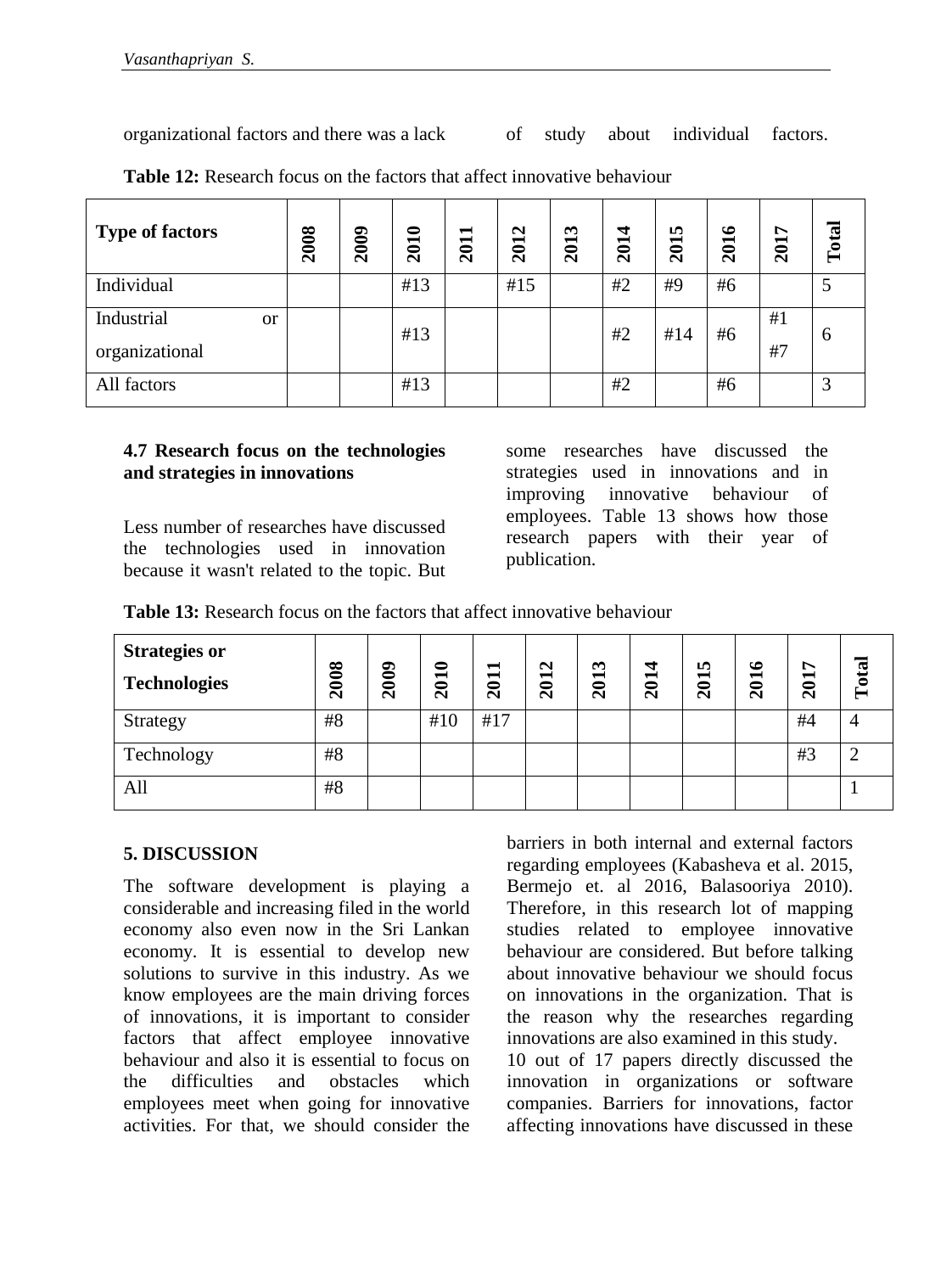papers in detail with diagrams. Surveys have done to get information from employees and analyzed that data and represented in graphs or tables. Moreover, innovation models are also included in these studies to understand the innovation processes and factors affecting innovation within organizations.

11 out of 17 papers discussed the innovative behaviour of employees. Barriers to innovative behaviour and factors affecting innovative behaviour are common points discussed in these studies. Most of the studies were discussing the organizational factors that affect employee innovative behaviour. Few papers have discussed the influence of individual factors in employee innovative behaviour.

Most of the papers were evaluation papers and there were solution papers also. Their models have been implemented to improve innovative behaviour of employees. All these papers were examined well to get a clear idea of the research topic. During this mapping study, it was possible to get good knowledge related to innovative behaviour of employees.

# **6. CONCLUSION**

Kitchenham has stated that a mapping study gives an idea in the early phases and shortcomings or gaps in existing evidence, which becomes the basis for future research studies. So this mapping study gives an idea of how past studies have been collected according to different criteria. That means this paper gives a systematic mapping on employee innovative behaviour of organizations and software companies. 8 research questions were defined and addressed investigating the following aspects. (1) Distribution of selected papers over years, (2) research focus from the innovation perspective, (3) research focus from the employee innovative behaviour perspective, (4) research type, (5) research focus on factors that affect innovations in organizations, (6) research focus on factors that affect employee innovative behaviour, (7) research focus on technologies and strategies used in innovative activities, (8) main conclusion of the study. Apart from those aspects, some other important studies were also undertaken to study regarding the individual innovative factors like psychological capital and organizational commitment. And also studies which include innovative model diagrams were also examined to understand the relationship between the factors affecting innovative behaviour and to draw future conclusions regarding the research topic. Most of aboverelated studies were extracted via the snowballing process. So at the end of the process, 17 studies were selected as primary studies to support the research study.

The main aim of this mapping study is to making evident on aspects associated with employee innovative behaviour of employees in software companies. This will help to drive future work in this area. In this context following conclusions can be highlighted. They are, factors affecting employee innovative behaviour, the impact of those factors on the innovative activities, also the strategies used to improve employee innovative behaviour and the barriers to improving them. Therefore, by going through this mapping study clear idea of the studies that should follow to gather information related to the research topic.

# **REFERENCES**

- Balasooriya BMNS (2010) Analysis of barriers for innovations in Sri Lankan software organizations. Master of Business Administration in Information Technology.
- Gamal D (2011) How to measure organization Innovativeness, An overview of innovation measurement framework and innovation audit / Management tools. Technology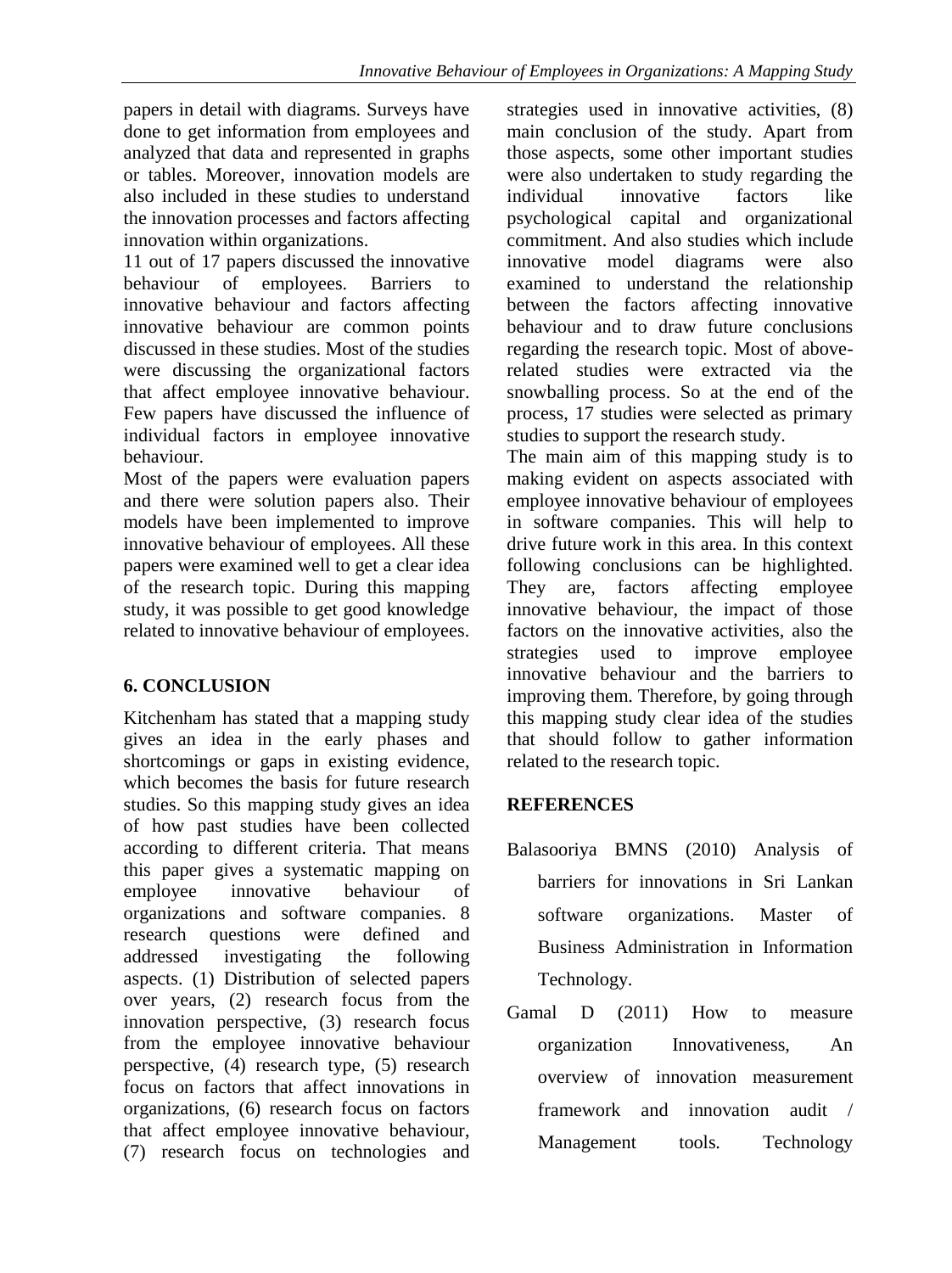Innovation and Entrepreneurship Center (TIEC).

- Kabasheva IA, Rudaleva IA, Bulnina IS and Askhatova LI (2015) "Organizational Factors Affecting Employee Innovative Behaviour. Mediterranean Journal of Social Sciences 6(3).
- Chatchawan R, Trichandhara K and Rinthaisong I (2007) Factors Affecting Innovative Work Behaviour of Employees in Local Administrative Organizations in the South of Thailand. International Journal of Social Sciences and Management 4(3): 154-157.
- Vasanthapriyan S, Xiang J, Tian J and Xiong S (2017) Knowledge synthesis in software industries: a survey in Sri Lanka. In: IEEE International Conference on Industrial Engineering and Engineering Management (IEEM).
- Li X and Zheng Y (2014) The Influential Factors of Employees' Innovative Behaviour and Management Advice. Journal of Service Science and Management 7: 446-450.
- Muller A, Valikangas L and Merlyn P (2005) Metrics for innovation: guidelines for developing a customized suite of innovation metrics. IEEE Engineering Management Review 33(4): 66–72. IEEE Xplore.
- Edison H, Ali NB and Torkar R (2013) Towards innovation measurement in the

software industry. The Journal of Systems and Software 86: 1390-1407.

- Bermejo P, Tonelli A, Robert D, Galliers, Oliveira T and Zambalde A L (2016) Conceptualizing organizational innovation: The case of the Brazilian software industry. Journal of Information & Management 53(4).
- Shahzad F, Xiu GY and Shahbaz M (2017) Organizational culture and innovation performance in Pakistan's software industry. Internal Journal of Technology in Society 51: 66-73.
- Dai W, Chen M and Ye N (2011) Research on the innovation system of China's software industry based on CAS theory, Kybernetes 40 (5/6): 807 – 813.
- Baragde D and Baporikar N (2017) Business innovation in Indian software industries. Journal of Science and Technology Policy Management 8(1): 62-75.
- Hakimian F, Farid H, Ismail NM and Nair PK (2016) Importance of commitment to encouraging employees' innovative behaviour. Asia-Pacific Journal of Business Administration 8(1).
- Monteiro C, Silva FQ and Capretz LF (2016) The Innovative Behaviour of Software Engineers: Findings from a Pilot Case Study. 10th International Symposium on Empirical Software Engineering and Measurement (ESEM).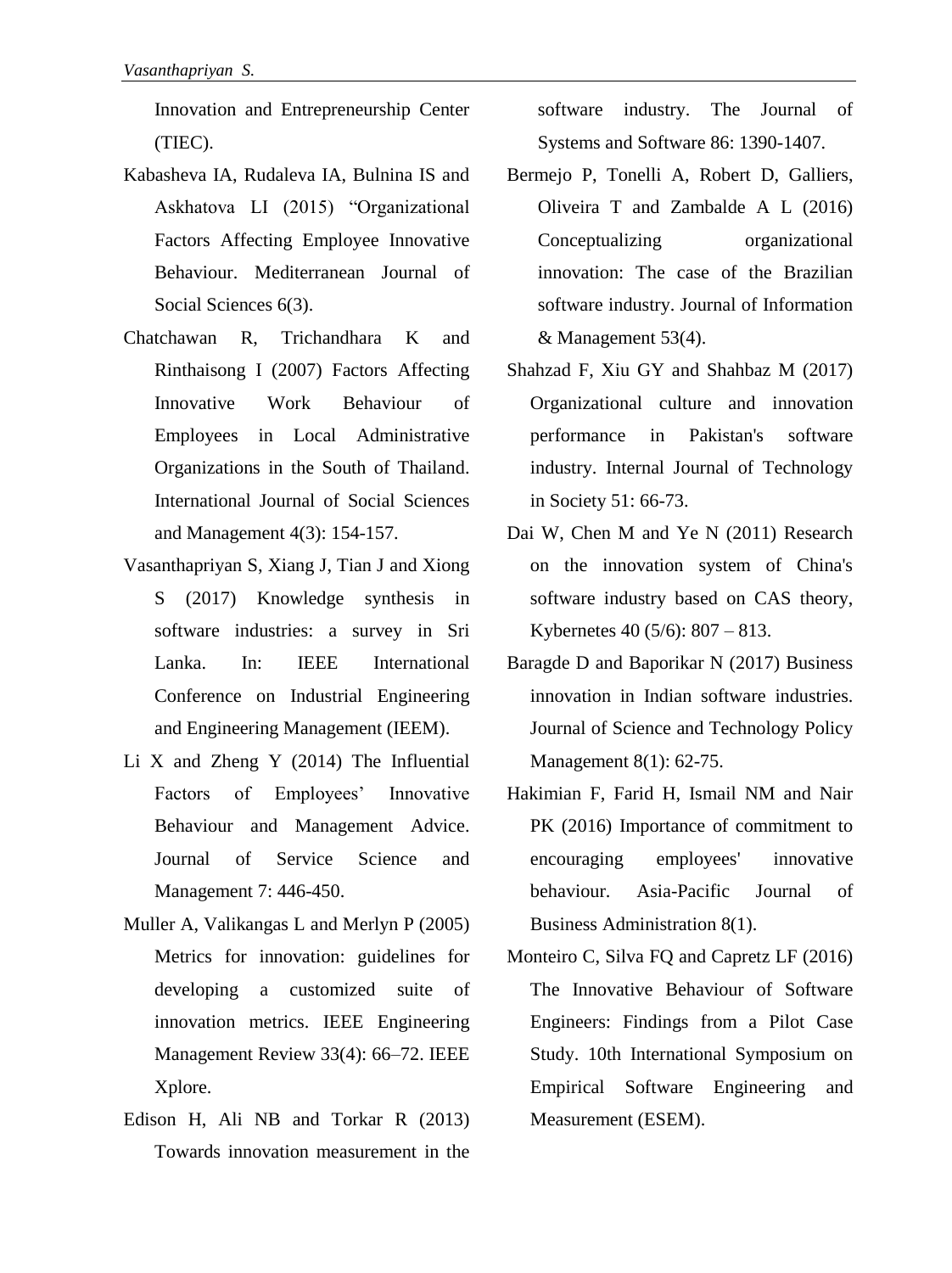- Dorner N (2012) Innovative Work Behaviour: The Roles of Employee Expectations and Effects on Job Performance. Difo-Druck GmbH, Bamberg.
- Lukes M and Stephan U (2017) Measuring employee innovation A review of existing scales and the development of innovative behaviour and innovation support inventories across cultures. International Journal of Entrepreneurial Behaviour & Research 23(1): 136 – 158.
- Seba, Rowley J Lambert S (2008) Factors affecting attitudes and intentions towards knowledge sharing in the Dubai Police Force. International Journal of Innovation Management, 12(4): 655-676.
- Smith MA, Busi MO, Ball P and Ibrahim RVDM (2008) Factors Influencing an Organizations ability to Manage Innovation: a Structured Literature Review and Conceptual Model. International Journal of Information Management.
- Chelliah S, Sundarapandiyan N and Vinoth B (2015) A Research on Employees' Organisational Commitment in Organisations: A Case of Smes in Malaysia. International Journal of Managerial Studies and Research (IJMSR) 3(7): 10-18.
- Çavus M F and Gokcen A (2015) Psychological Capital: Definition,

Components and Effects, British Journal of Education. Society & Behavioural Science 5(3): 244-255.

- Gourova E and Toteva K (2016) Enhancing knowledge creation and innovation in SMEs. Embedded Computing (MECO) Mediterranean Conference.
- Ikeda K and Marshall A (2016) How successful organizations drive innovation. Journal of Strategy & Leadership 44(3): 9- 19.
- Rose J and Furneaux B (2016) Innovation Drivers and Outputs for Software Firms: Literature Review and Concept Development. Advances in Software Engineering.
- Linder, Jane C., et al. (2017) Toward an innovation sourcing strategy." MIT Sloan Management Review 44(4): 43+ Academic OneFile (Accessed 9 Dec. 2017).
- Westerski A and Iglesias CA and Nagle T (2011) The road from community ideas to organizational innovation: a life cycle survey of idea management systems. International Journal of Web-Based Communities archive 7(4): 493-506.
- Pratoom K and Savatsomboon G (2012) Explaining factors affecting individual innovation: The case of producer group members in Thailand. Asia Pacific Journal of Management 29(4): 1063–1087.